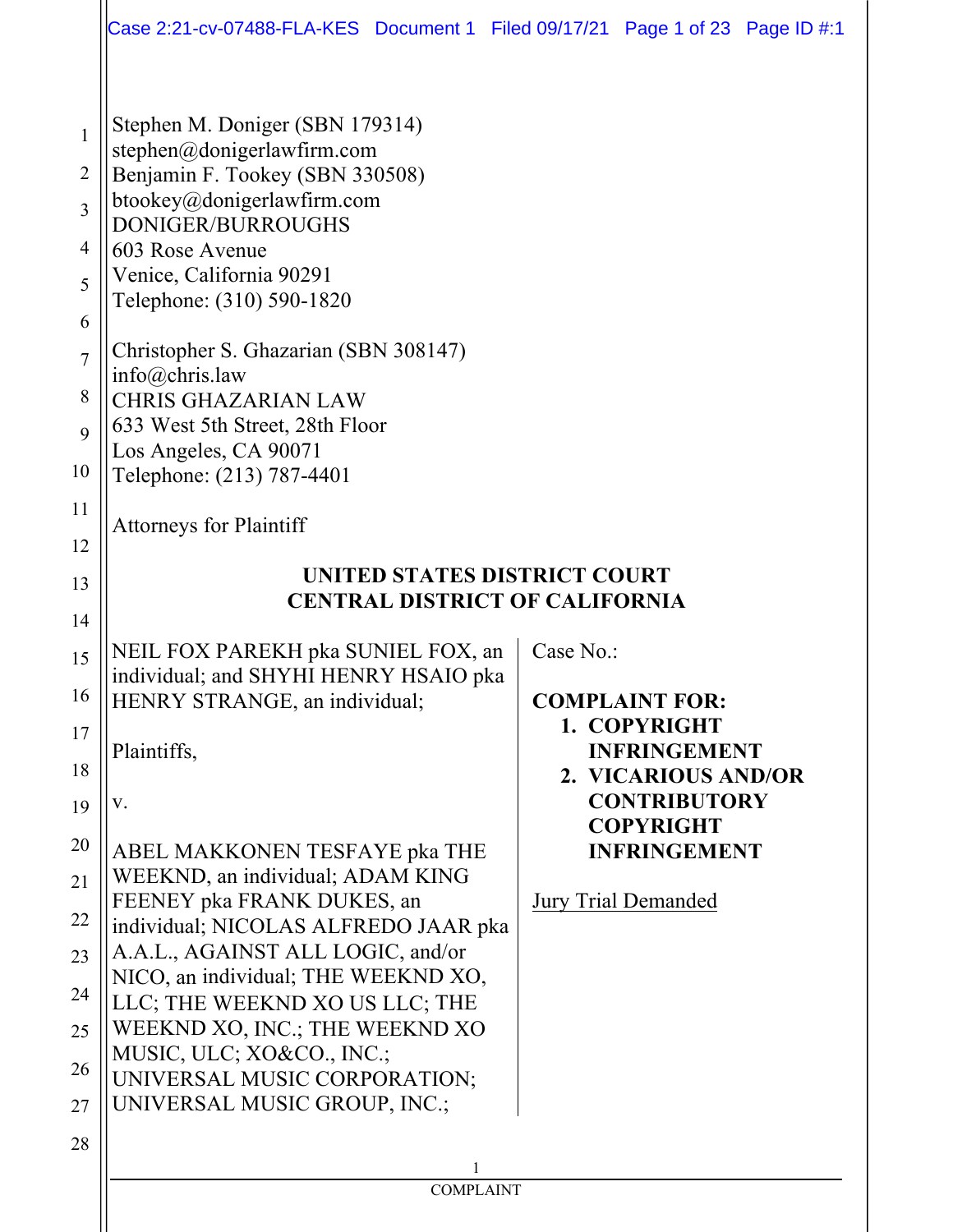|                                                                                                                    | Case 2:21-cv-07488-FLA-KES Document 1 Filed 09/17/21 Page 2 of 23 Page ID #:2                                                                                                                                                                                                                                                                                                                                                                                                                                                                                                                                                                                                                                                                                                   |  |  |
|--------------------------------------------------------------------------------------------------------------------|---------------------------------------------------------------------------------------------------------------------------------------------------------------------------------------------------------------------------------------------------------------------------------------------------------------------------------------------------------------------------------------------------------------------------------------------------------------------------------------------------------------------------------------------------------------------------------------------------------------------------------------------------------------------------------------------------------------------------------------------------------------------------------|--|--|
| $\mathbf{1}$<br>$\overline{2}$<br>3<br>4<br>5<br>6<br>$\overline{7}$<br>8<br>9<br>10<br>11<br>12<br>13<br>14<br>15 | UNIVERSAL MUSIC PUBLISHING, INC.,<br>individually and dba UNIVERSAL MUSIC<br>PUBLISHING GROUP; UMG<br>RECORDINGS, INC.; REPUBLIC<br>RECORDS, INC.; XO RECORDS LLC;<br>KOBALT MUSIC PUBLISHING<br>AMERICA, INC.; AMERICAN MUSIC<br>RIGHTS ASSOCIATION, INC.; SONGS<br>MUSIC PUBLISHING, LLC; NYAN KING<br>MUSIC, INC.; MATTITUDE MUSIC, LLC;<br>PEERMUSIC LTD.; PEERMUSIC III, LTD.;<br>SONY MUSIC PUBLISHING LLC; EMI<br>CONSORTIUM MUSIC PUBLISHING,<br>LTD; HAL LEONARD LLC; HIPGNOSIS<br>SONGS GROUP, LLC; BROADCAST<br>MUSIC, INC.; ASCAP ENTERPRISES LLC;<br>YOUTUBE ENTERTAINMENT STUDIOS,<br>INC.; APPLE INC., individually and dba<br>APPLE MUSIC; AMAZON, INC.,<br>individually and dba AMAZON MUSIC;<br>VIMEO.COM, INC.; SPOTIFY USA, INC.;<br>and DOES 1 through 10, |  |  |
| 16                                                                                                                 | Defendants.                                                                                                                                                                                                                                                                                                                                                                                                                                                                                                                                                                                                                                                                                                                                                                     |  |  |
| 17                                                                                                                 |                                                                                                                                                                                                                                                                                                                                                                                                                                                                                                                                                                                                                                                                                                                                                                                 |  |  |
| 18                                                                                                                 | Plaintiffs NEIL FOX PAREKH pka SUNIEL FOX ("FOX") and SHYHI                                                                                                                                                                                                                                                                                                                                                                                                                                                                                                                                                                                                                                                                                                                     |  |  |
| 19                                                                                                                 | HENRY HSAIO pka HENRY STRANGE ("STRANGE") (collectively, "Plaintiffs"),                                                                                                                                                                                                                                                                                                                                                                                                                                                                                                                                                                                                                                                                                                         |  |  |
| 20                                                                                                                 | by and through counsel, hereby pray to this honorable Court for relief based on the                                                                                                                                                                                                                                                                                                                                                                                                                                                                                                                                                                                                                                                                                             |  |  |
| 21                                                                                                                 | following:                                                                                                                                                                                                                                                                                                                                                                                                                                                                                                                                                                                                                                                                                                                                                                      |  |  |
| 22                                                                                                                 | <b>JURISDICTION AND VENUE</b>                                                                                                                                                                                                                                                                                                                                                                                                                                                                                                                                                                                                                                                                                                                                                   |  |  |
| 23                                                                                                                 | This action arises under the Copyright Act of 1976, 17 U.S.C. § 101, et<br>1.                                                                                                                                                                                                                                                                                                                                                                                                                                                                                                                                                                                                                                                                                                   |  |  |
| 24                                                                                                                 | seq.                                                                                                                                                                                                                                                                                                                                                                                                                                                                                                                                                                                                                                                                                                                                                                            |  |  |
| 25                                                                                                                 | This Court has federal question jurisdiction under $28$ U.S.C. $\S$ $\S$ 1331,<br>2.                                                                                                                                                                                                                                                                                                                                                                                                                                                                                                                                                                                                                                                                                            |  |  |
| 26                                                                                                                 | $1338(a)-(b)$ .                                                                                                                                                                                                                                                                                                                                                                                                                                                                                                                                                                                                                                                                                                                                                                 |  |  |
| 27                                                                                                                 |                                                                                                                                                                                                                                                                                                                                                                                                                                                                                                                                                                                                                                                                                                                                                                                 |  |  |
| 28                                                                                                                 |                                                                                                                                                                                                                                                                                                                                                                                                                                                                                                                                                                                                                                                                                                                                                                                 |  |  |
|                                                                                                                    | $\mathfrak{D}$<br><b>COMPLAINT</b>                                                                                                                                                                                                                                                                                                                                                                                                                                                                                                                                                                                                                                                                                                                                              |  |  |
|                                                                                                                    |                                                                                                                                                                                                                                                                                                                                                                                                                                                                                                                                                                                                                                                                                                                                                                                 |  |  |
|                                                                                                                    |                                                                                                                                                                                                                                                                                                                                                                                                                                                                                                                                                                                                                                                                                                                                                                                 |  |  |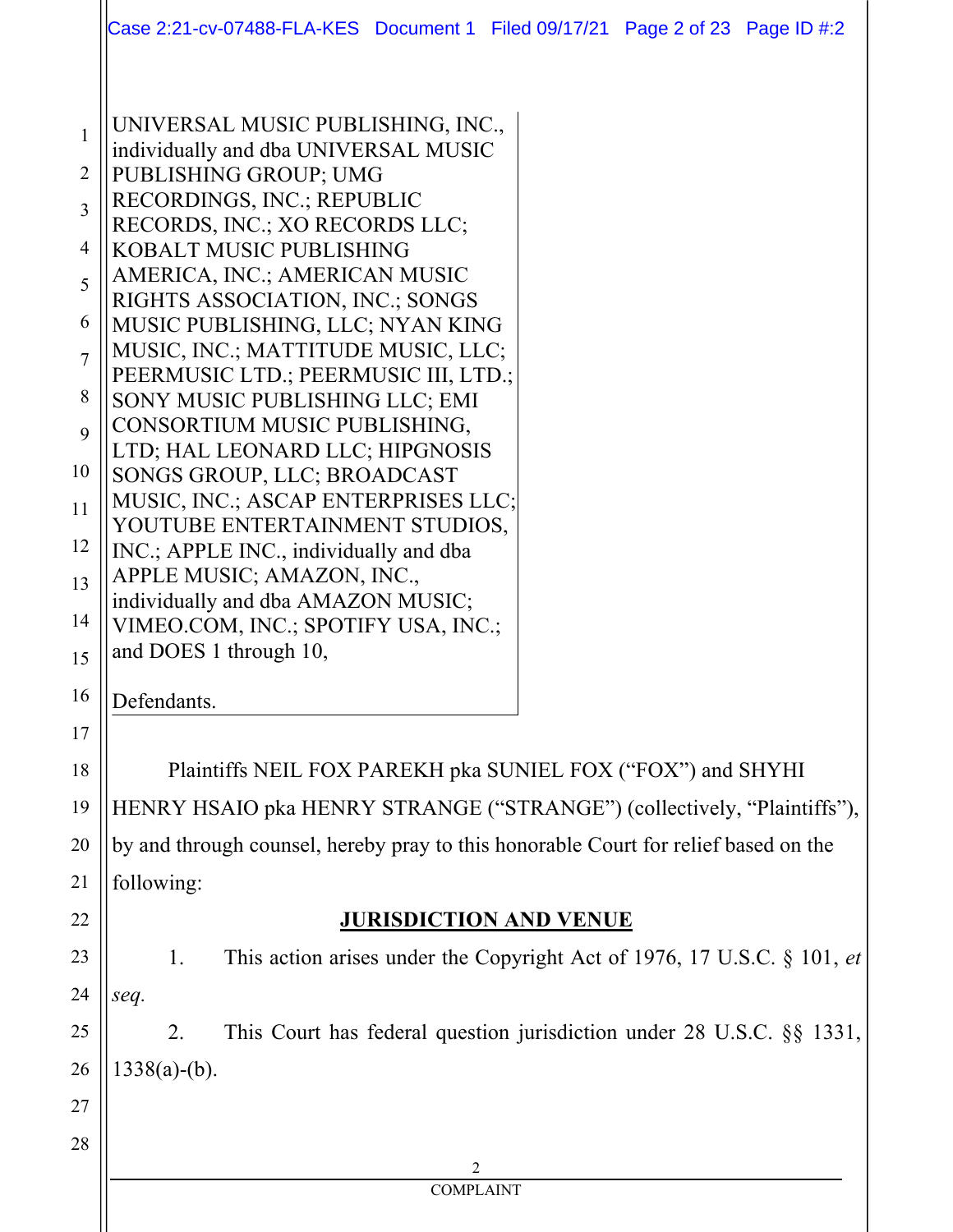3. Venue in this judicial district is proper under 28 U.S.C. §§ 1391(c) and 1400(a) in that a substantial part of the acts and omissions giving rise to the claims occurred in this judicial district.

# **PARTIES**

4. FOX is an individual residing in Los Angeles, CA.

5. STRANGE is an individual residing in Los Angeles, CA.

6. Upon information and belief, Plaintiffs allege that Defendant ABEL MAKKONEN TESFAYE pka THE WEEKND ("THE WEEKND") is an individual residing in Los Angeles, CA. THE WEEKND is credited as a co-author of "CALL OUT MY NAME," the allegedly infringing song at issue in this case, as well as a producer of *My Dear Melancholy*, the Extended Play ("EP") featuring CALL OUT MY NAME.

7. Upon information and belief, Plaintiffs allege that Defendant ADAM KING FEENEY pka FRANK DUKES ("FRANK DUKES") is an individual residing in Los Angeles, CA. FRANK DUKES is credited as a co-author of CALL OUT MY NAME and a producer of *My Dear Melancholy*.

8. Upon information and belief, Plaintiffs allege that Defendant NICOLAS ALFREDO JAAR pka A.A.L., AGAINST ALL LOGIC, and/or NICO ("JAAR") is an individual residing in New York, NY, and doing business in and with the state of California, including in this judicial district. JAAR is credited as a co-author of CALL OUT MY NAME.

9. Upon information and belief, Plaintiffs allege that Defendant THE WEEKND XO, LLC is a limited liability company organized and existing under the laws of the state of Delaware, with its principal place of business located at 16000 Ventura Blvd., Suite 600, Encino, CA 91436. THE WEEKND is an owner of THE WEEKND XO, LLC, which owns rights in sound recordings featuring the

26 27 28

1

2

3

4

5

6

7

8

9

10

11

12

13

14

15

16

17

18

19

20

21

22

23

24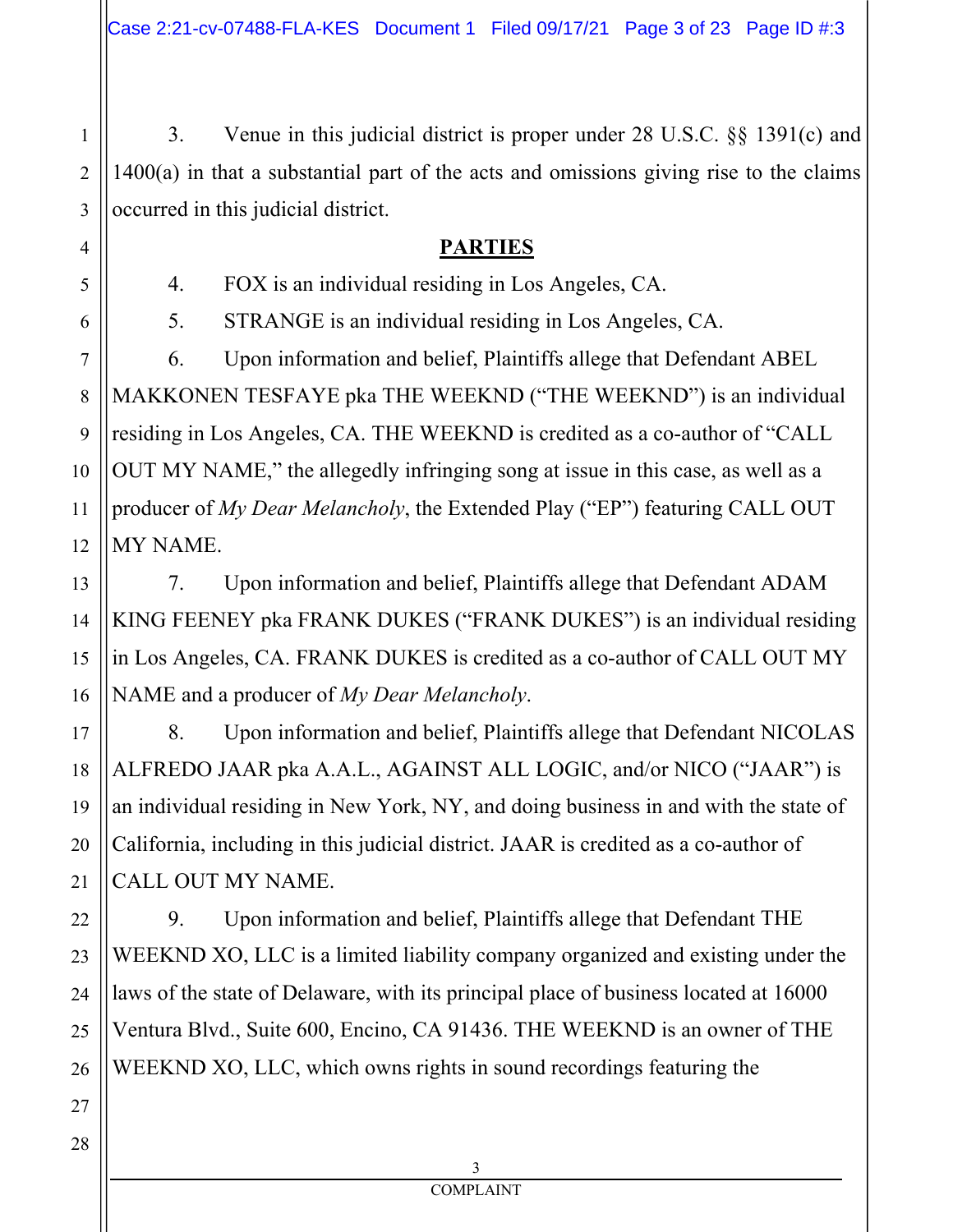1 2 performances of THE WEEKND, including CALL OUT MY NAME and *My Dear Melancholy*.

10. Upon information and belief, Plaintiffs allege that Defendant THE WEEKND XO US LLC is a limited liability company organized and existing under the laws of the state of Delaware. THE WEEKND XO US, LLC conducts business in Los Angeles, CA and/or this judicial district on behalf and/or in the interest of THE WEEKND. THE WEEKND is an owner of THE WEEKND XO US, LLC. Plaintiffs further allege that THE WEEKND XO US, LLC holds an ownership stake in the copyright(s) in and to CALL OUT MY NAME and *My Dear Melancholy*.

11. Upon information and belief, Plaintiffs allege that Defendant THE WEEKND XO, INC. is a corporation that conducts business in Los Angeles, CA and/or this judicial district on behalf and/or in the interest of THE WEEKND. THE WEEKND is an owner of THE WEEKND XO, INC. Plaintiffs further allege that THE WEEKND XO, INC. holds an ownership stake in the copyright(s) in and to CALL OUT MY NAME and *My Dear Melancholy*.

12. Upon information and belief, Plaintiffs allege that Defendant THE WEEKND XO MUSIC, ULC is an unlimited liability corporation that conducts business in Los Angeles, CA and/or this judicial district on behalf and/or in the interest of THE WEEKND. THE WEEKND is an owner of WEEKND XO MUSIC, ULC. Plaintiffs further allege that WEEKND XO MUSIC, ULC holds an ownership stake in the copyright(s) in and to CALL OUT MY NAME and *My Dear Melancholy*.

13. Upon information and belief, Plaintiffs allege that Defendant XO&CO., INC. is a corporation that conducts business in Los Angeles, CA and/or this judicial district on behalf and/or in the interest of THE WEEKND. THE WEEKND is an owner of XO&CO., INC. Plaintiffs further allege that XO&CO., INC. holds an

3

4

5

6

7

8

9

10

11

12

13

14

15

16

17

18

19

20

21

22

23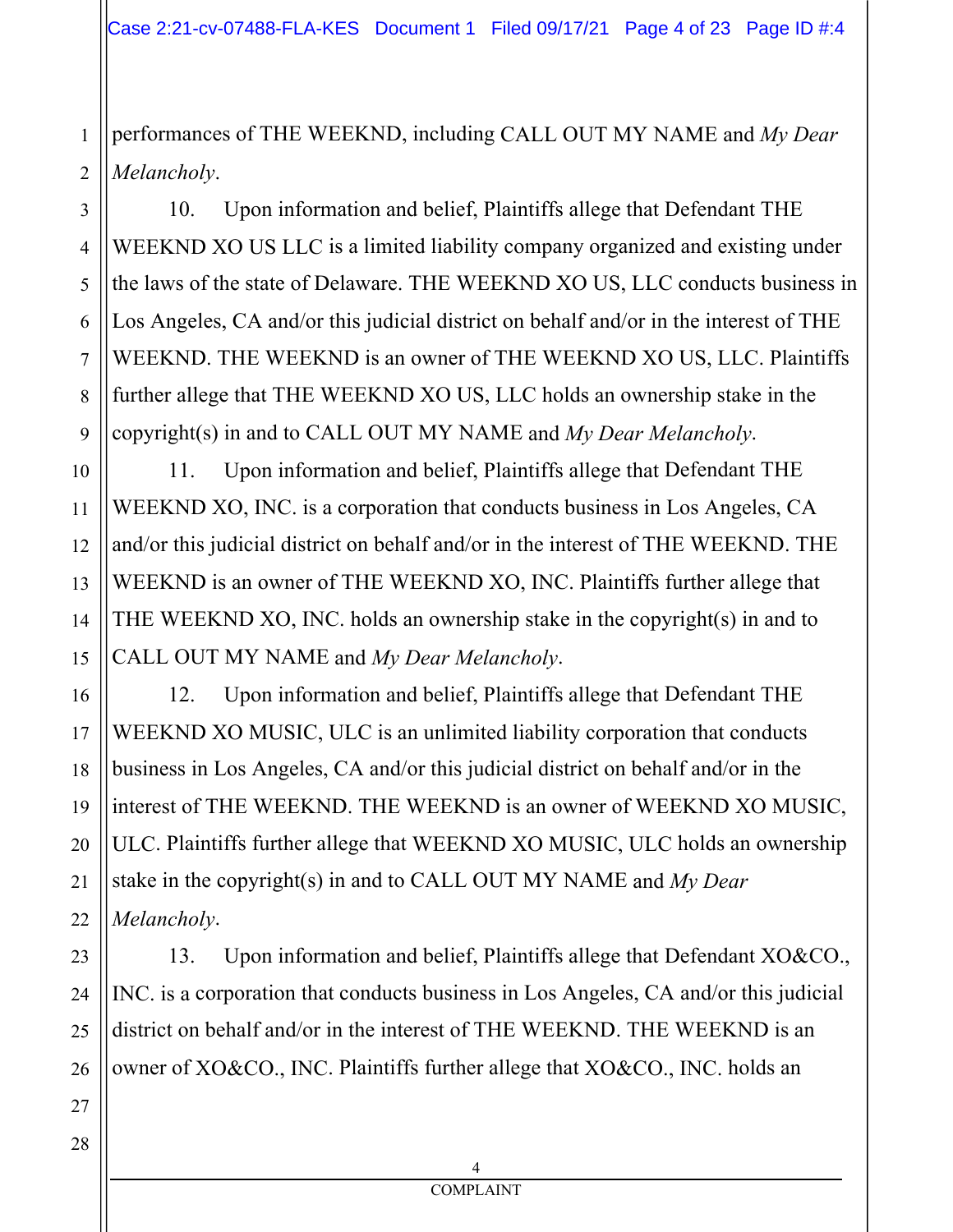ownership stake in the copyright(s) in and to CALL OUT MY NAME and *My Dear Melancholy*.

14. Upon information and belief, Plaintiffs allege that Defendant UNIVERSAL MUSIC CORPORATION ("UMC") is a corporation that maintains an office in Los Angeles, CA and conducts business in Los Angeles, CA and/or this judicial district. Plaintiffs further allege that UMC publishes and/or administers an interest in CALL OUT MY NAME and *My Dear Melancholy*.

15. Upon information and belief, Plaintiffs allege that Defendant UNIVERSAL MUSIC GROUP, INC. ("UNIVERSAL") is a corporation organized and existing under the laws of Delaware, with its principal place of business located at 2220 Colorado Avenue, Santa Monica, CA 90404. Plaintiffs further allege that UNIVERSAL produced and/or distributes CALL OUT MY NAME and *My Dear Melancholy*. Plaintiffs further allege that UNIVERSAL owns in whole or in part, and/or does business as, Defendants UMG RECORDINGS, INC. ("UMG RECORINGS"), REPUBLIC RECORDS, INC. ("REPUBLIC"), and XO RECORDS LLC ("XO RECORDS").

16. Upon information and belief, Plaintiffs allege that UMG RECORDINGS is a subsidiary corporation of UNIVERSAL organized and existing under the laws of the Delaware, with its principal place of business located at 2220 Colorado Avenue, Santa Monica, CA 90404. Plaintiffs further allege that UMG RECORDINGS distributes THE WEEKND's recordings, including CALL OUT MY NAME and *My Dear Melancholy*.

17. Upon information and belief, Plaintiffs allege that REPUBLIC is a subsidiary corporation of UNIVERSAL organized and existing under the laws of New York. REPUBLIC has its principal places of business located at 1755 Broadway, New York, NY 10019; and 2220 Colorado Avenue, Santa Monica, CA 90404. Plaintiffs further allege that REPUBLIC distributes THE WEEKND's

1

2

3

4

5

6

7

8

9

10

11

12

13

14

15

16

17

18

19

20

21

22

23

24

25

26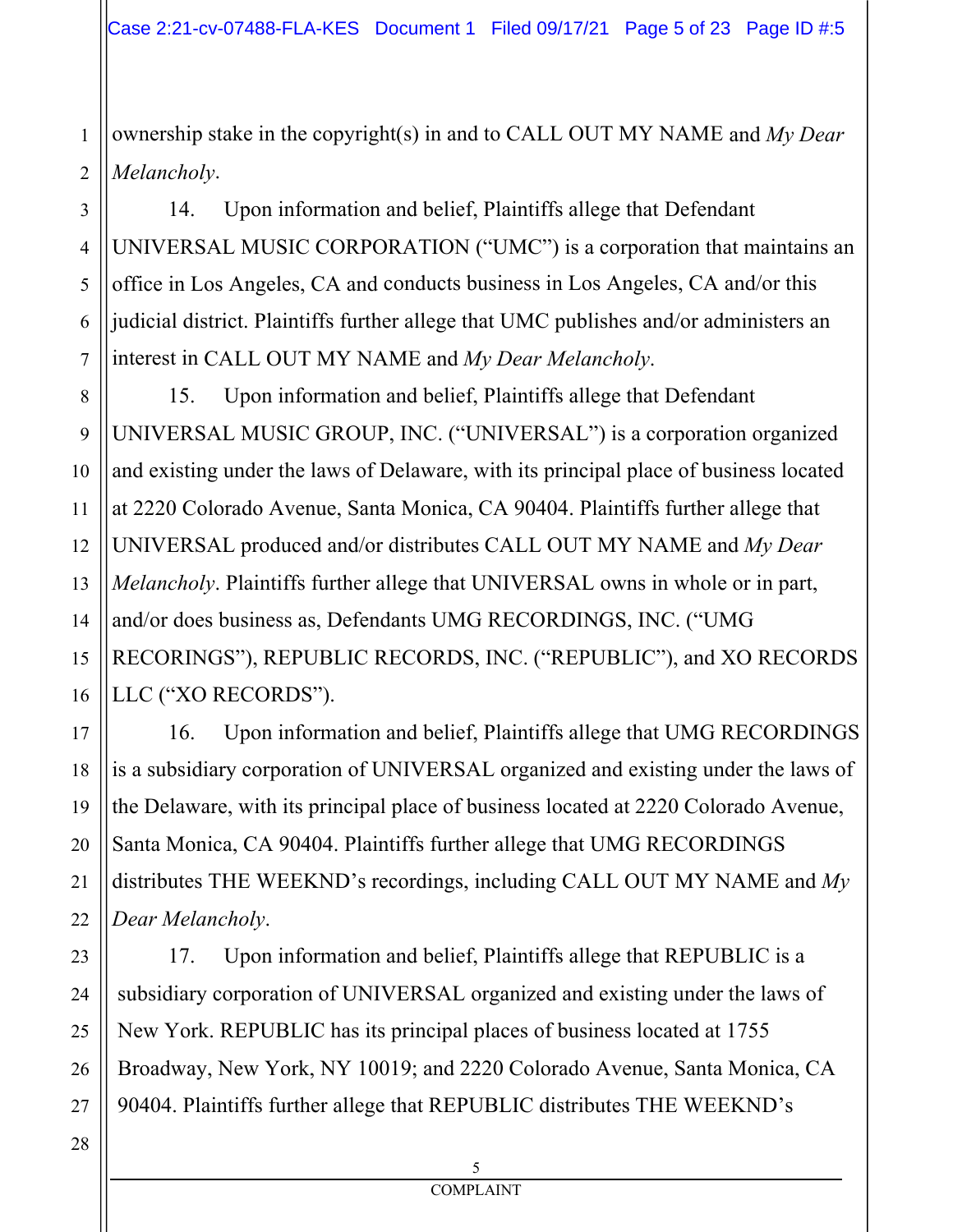recordings, including CALL OUT MY NAME and *My Dear Melancholy*, and manufactured and markets the same.

18. Upon information and belief, Plaintiffs allege that XO RECORDS is a subsidiary limited liability company of UNIVERSAL organized and existing under the laws of Delaware, and distributed through REPUBLIC. XO RECORDS's principal place of business is located at 16000 Ventura Blvd., Suite 600, Encino, CA 91436. Plaintiffs further allege that XO RECORDS produced and distributes CALL OUT MY NAME and *My Dear Melancholy*.

19. Upon information and belief, Plaintiffs allege that Defendant UNIVERSAL MUSIC PUBLISHING, INC. ("UMP"), individually and doing business as UNIVERSAL MUSIC PUBLISHING GROUP ("UMPG"), is a corporation organized and existing under the laws of California, with its principal place of business located at 2100 Colorado Avenue, Santa Monica, CA 90404. Plaintiffs further allege that UMP and UMPG publish and/or license CALL OUT MY NAME and *My Dear Melancholy*.

20. Upon information and belief, Plaintiffs allege that Defendant KOBALT MUSIC PUBLISHING AMERICA, INC. ("KOBALT") is a corporation organized and existing under the laws of Delaware. KOBALT's principal places of business are located at 2 Gansevoort Street, 6th Floor, New York, NY 10014; and 8201 Beverly Blvd., Suite 400, Los Angeles, CA 90048. Plaintiffs further allege that KOBALT maintains an agent for service of process in California. Plaintiffs further allege that KOBALT publishes or administers an interest (or interests) in, and/or licenses, CALL OUT MY NAME and *My Dear Melancholy*.

21. Upon information and belief, Plaintiffs allege that AMERICAN MUSIC RIGHTS ASSOCIATION, INC. ("AMRA") is a subsidiary corporation of KOBALT organized and existing under the laws of Florida. AMRA's principal place of business is located at 2 Gansevoort Street, 6th Floor, New York, NY 10014. Plaintiffs

1

2

3

4

5

6

7

8

9

10

11

12

13

14

15

16

17

18

19

20

21

22

23

24

25

26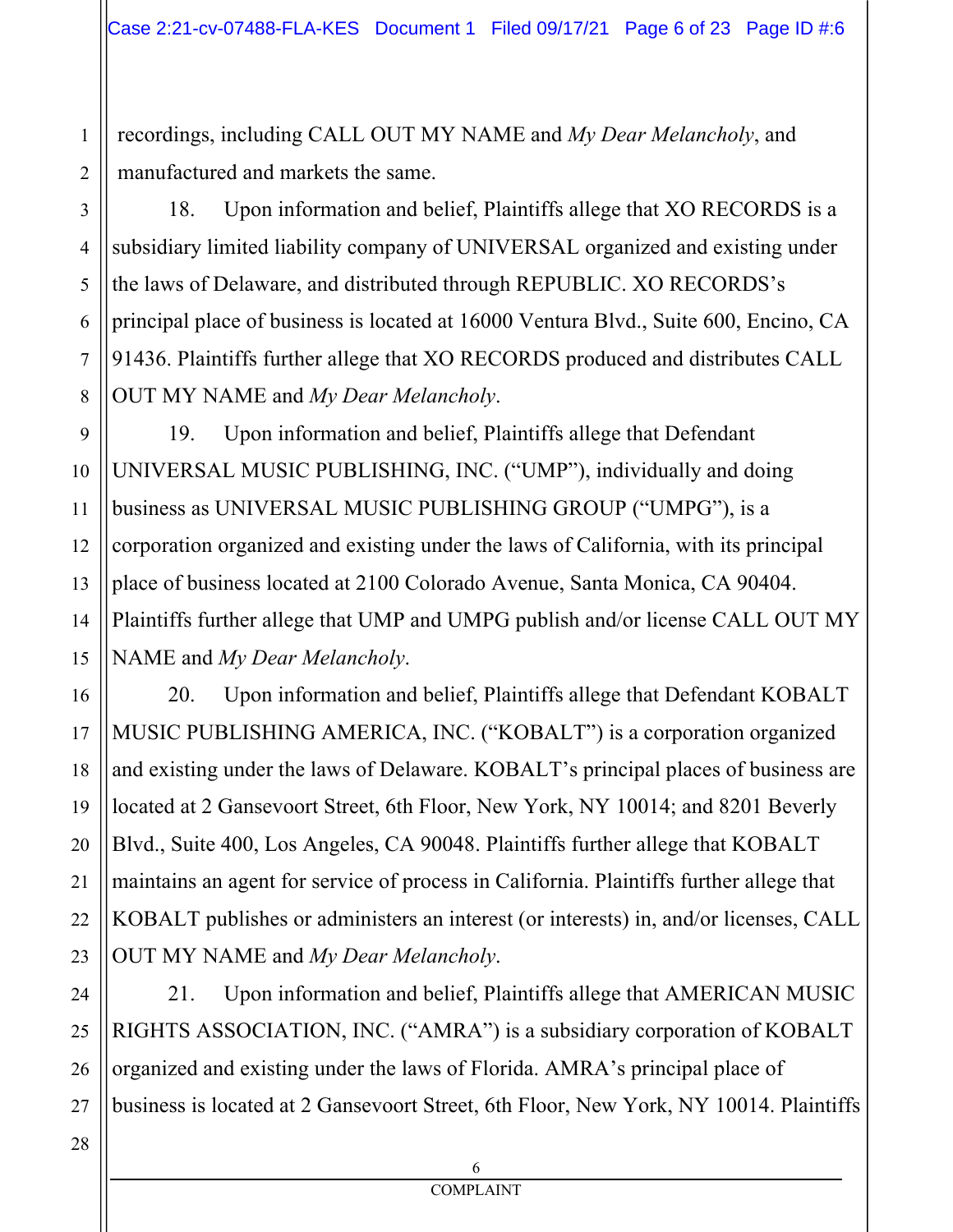further allege that AMRA conducts business in Los Angeles, CA and/or this judicial district. Plaintiffs further allege that AMRA holds an ownership stake in and/or administers the copyright(s) in and to, publishes, and/or licenses CALL OUT MY NAME and *My Dear Melancholy*.

22. Upon information and belief, Plaintiffs allege that Defendant SONGS MUSIC PUBLISHING, LLC ("SMP") is a limited liability company organized and existing under the laws of Delaware. SMP has its principal place of business at 307 7th Avenue, Suite 2104, New York, NY 10001, and maintained (or maintains) an office in Los Angeles, CA. Plaintiffs further allege that SMP conducts business in, and maintains an agent for service of process in, Los Angeles, CA and/or this judicial district. Plaintiffs further allege that SMP publishes and/or administers an interest (or interests) in CALL OUT MY NAME and *My Dear Melancholy*.

23. Upon information and belief, Plaintiffs allege that Defendant NYAN KING MUSIC, INC. ("NKMI") is a corporation organized and existing under the laws of New York, with its principal place of business located at 529 5th Avenue, 4th Floor, New York, NY 10017. Plaintiffs further allege that NKMI conducts business in Los Angeles, CA and/or this judicial district. Plaintiffs further allege that NKMI holds an ownership stake in and/or administers the copyright(s) in and to, publishes, and/or licenses CALL OUT MY NAME and *My Dear Melancholy*.

24. Upon information and belief, Plaintiffs allege that Defendant MATTITUDE MUSIC, LLC ("MATTITUDE") is a limited liability company organized and existing under the laws of Delaware. MATTITUDE has its principal place of business at 304 Hudson Street, 7th Floor, New York, NY 10013. Plaintiffs further allege that MATTITUDE conducts business in Los Angeles, CA and/or this judicial district. Plaintiffs further allege that MATTITUDE holds an ownership stake in and/or administers the copyright(s) in and to, publishes, and/or licenses CALL OUT MY NAME and *My Dear Melancholy*.

1

2

3

4

5

6

7

8

9

10

11

12

13

14

15

16

17

18

19

20

21

22

23

24

25

26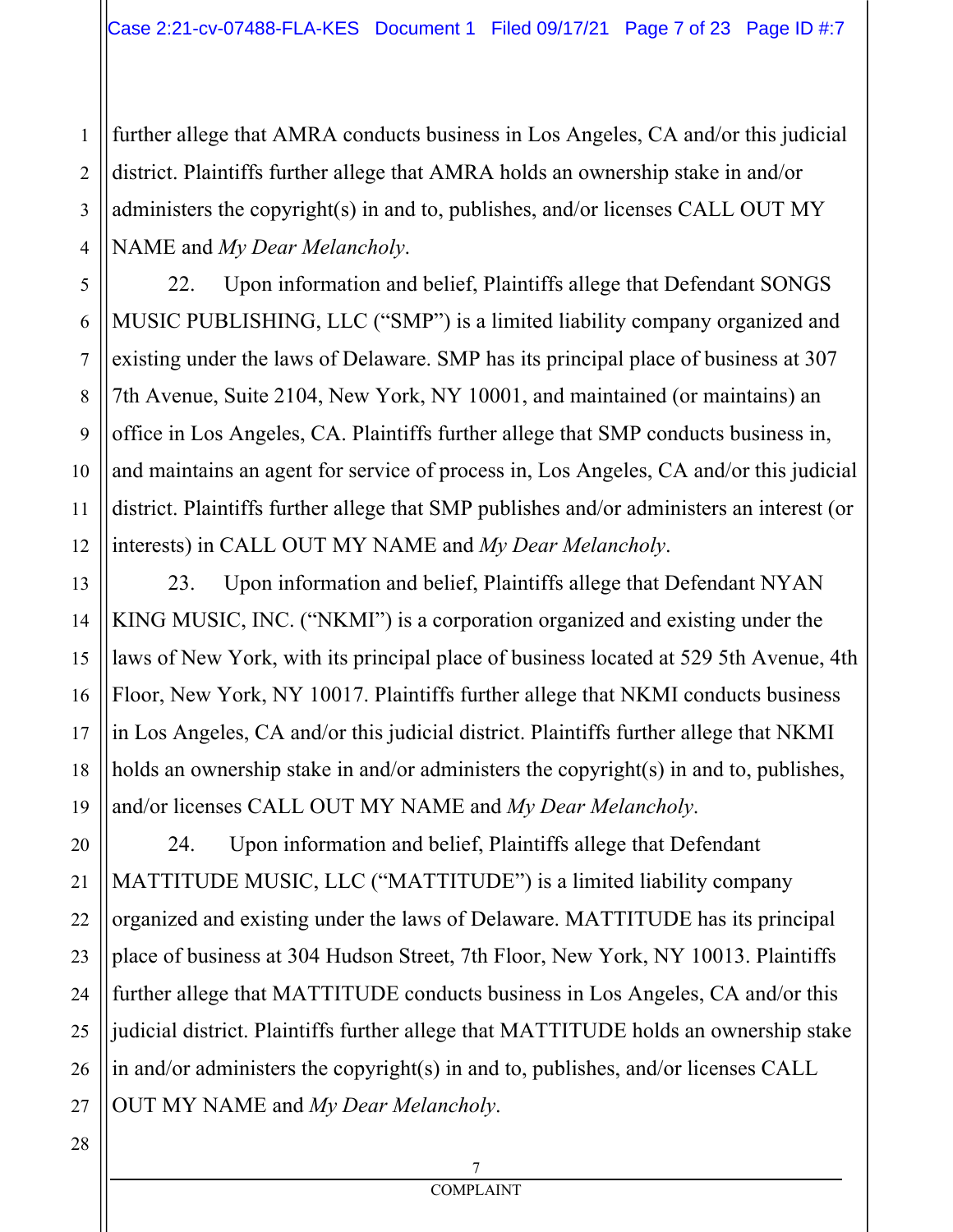25. Upon information and belief, Plaintiffs allege that Defendant PEERMUSIC LTD. ("PML") is a corporation organized and existing under the laws of New York, with its principal place of business located at 152 West 57th Street, 10th Floor, New York, NY 10019. Plaintiffs further allege that PML conducts business in Los Angeles, CA and/or this judicial district. Plaintiffs further allege that PEERMUSIC holds an ownership stake in and/or administers the copyright(s) in and to, publishes, and/or licenses CALL OUT MY NAME and *My Dear Melancholy*.

8 12 13 14 26. Upon information and belief, Plaintiffs allege that Defendant PEERMUSIC III, LTD. ("PMIII") is a corporation organized and existing under the laws of Delaware, with its principal places of business at 152 West 57th Street, 10th Floor, New York, NY 10019; and 901 West Alameda Avenue, Suite 108, Burbank, CA 91506. Plaintiffs further allege that PMIII holds an ownership stake in and/or administers the copyright(s) in and to, publishes, and/or licenses CALL OUT MY NAME and *My Dear Melancholy*.

27. Upon information and belief, Plaintiffs allege that Defendant SONY MUSIC PUBLISHING LLC ("SONY) is a limited liability company organized and existing under the laws of Delaware. SONY's principal places of business are located at 25 Madison Avenue, New York, NY 10010; and 10202 West Washington Blvd., Akio Morita Building, 5th Floor, Culver City, CA 90232. Plaintiffs further allege that SONY holds an ownership stake in and/or administers the copyright(s) in and to, publishes, and/or licenses CALL OUT MY NAME and *My Dear Melancholy*.

28. Upon information and belief, Plaintiffs allege that Defendant "EMI CONSORTIUM MUSIC PUBLISHING, LTD" ("EMI") is a subsidiary corporation of SONY organized and existing under the laws of New York, with its principal places of business at 25 Madison Avenue, New York, NY 10010. Plaintiffs further allege that EMI conducts business in Los Angeles, CA and/or this judicial district. Plaintiffs further allege that EMI holds an ownership stake in and/or administers the

27

1

2

3

4

5

6

7

9

10

11

15

16

17

18

19

20

21

22

23

24

25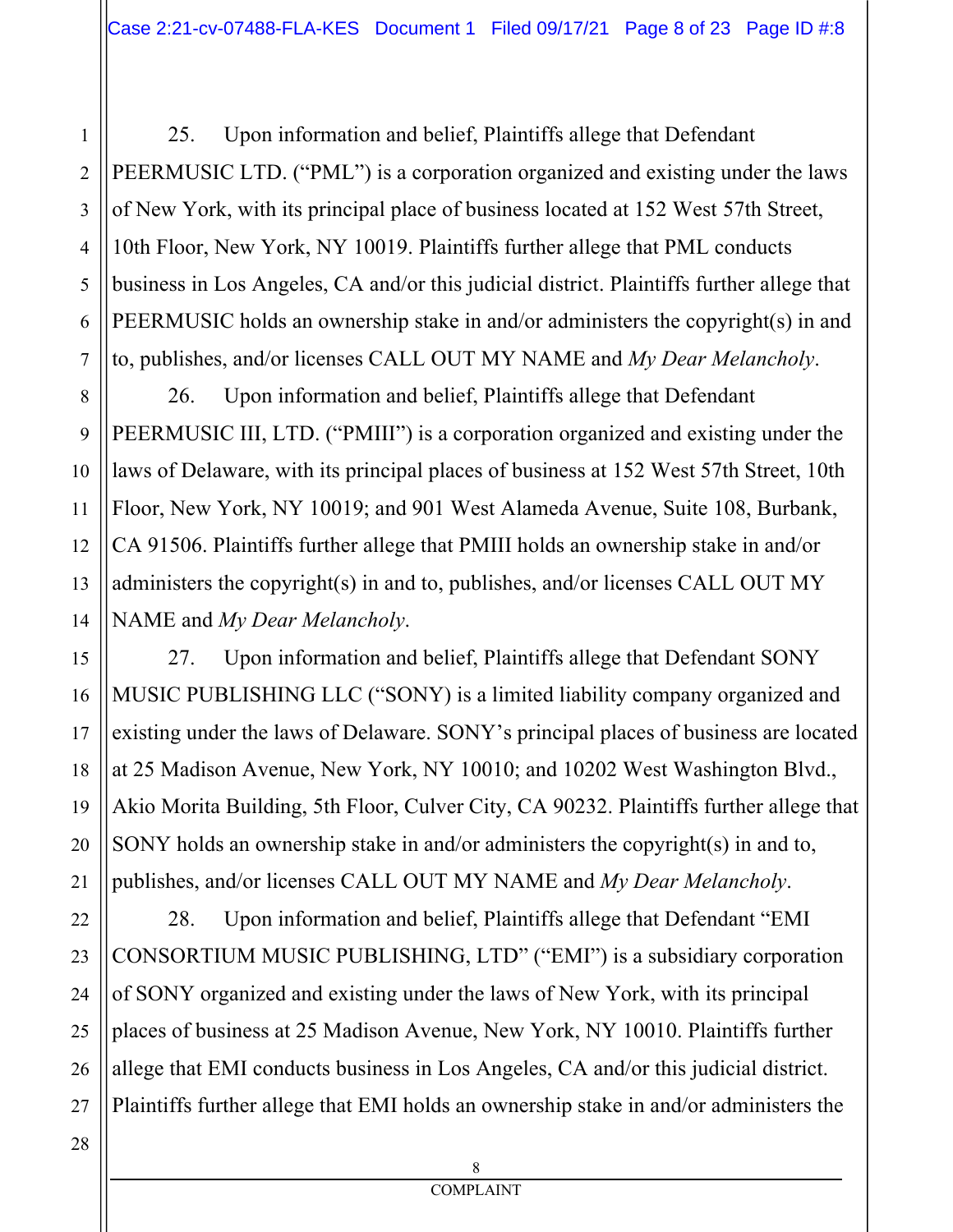1 2 copyright(s) in and to, publishes, and/or licenses CALL OUT MY NAME and *My Dear Melancholy*.

29. Upon information and belief, Plaintiffs allege that Defendants HAL LEONARD LLC ("HAL LEONARD") is a limited liability company organized and existing under the laws of Delaware, with its principal place of business located at 7777 West Bluemound Road, Milwaukee, WI 94710. Plaintiffs further allege that HAL LEONARD maintains an agent for service of process in California, and conducts business in Los Angeles, CA and/or this judicial district. Plaintiffs further allege that HAL LEONARD holds an ownership stake in and/or administers the copyright(s) in and to, publishes, and/or licenses CALL OUT MY NAME and *My Dear Melancholy*.

30. Upon information and belief, Plaintiffs allege that HIPGNOSIS SONGS GROUP, LLC ("HIPGNOSIS") is a limited liability company organized and existing under the laws of Delaware. HIPGNOSIS' principal place of business is located at 15503 Ventura Blvd., Suite 300, Encino, CA 91436. Plaintiffs further allege that HIPGNOSIS holds an ownership stake in and/or administers the copyright(s) in and to, publishes, and/or licenses CALL OUT MY NAME and *My Dear Melancholy*.

31. Upon information and belief, Plaintiffs allege that BROADCAST MUSIC, INC. ("BMI") is a corporation organized and existing under the laws of Delaware. BMI's principal place of business is located at 10 Music Square East, Nashville, TN 37203. Plaintiffs further allege that BMI maintains a registered agent for service of process in California and conducts business in Los Angeles, CA and/or this judicial district. Plaintiffs further allege that BMI holds an ownership stake in and/or administers the copyright(s) in and to, publishes, and/or licenses CALL OUT MY NAME and *My Dear Melancholy*.

32. Upon information and belief, Plaintiffs allege that ASCAP ENTERPRISES LLC ("ASCAP") is a limited liability company organized and

3

4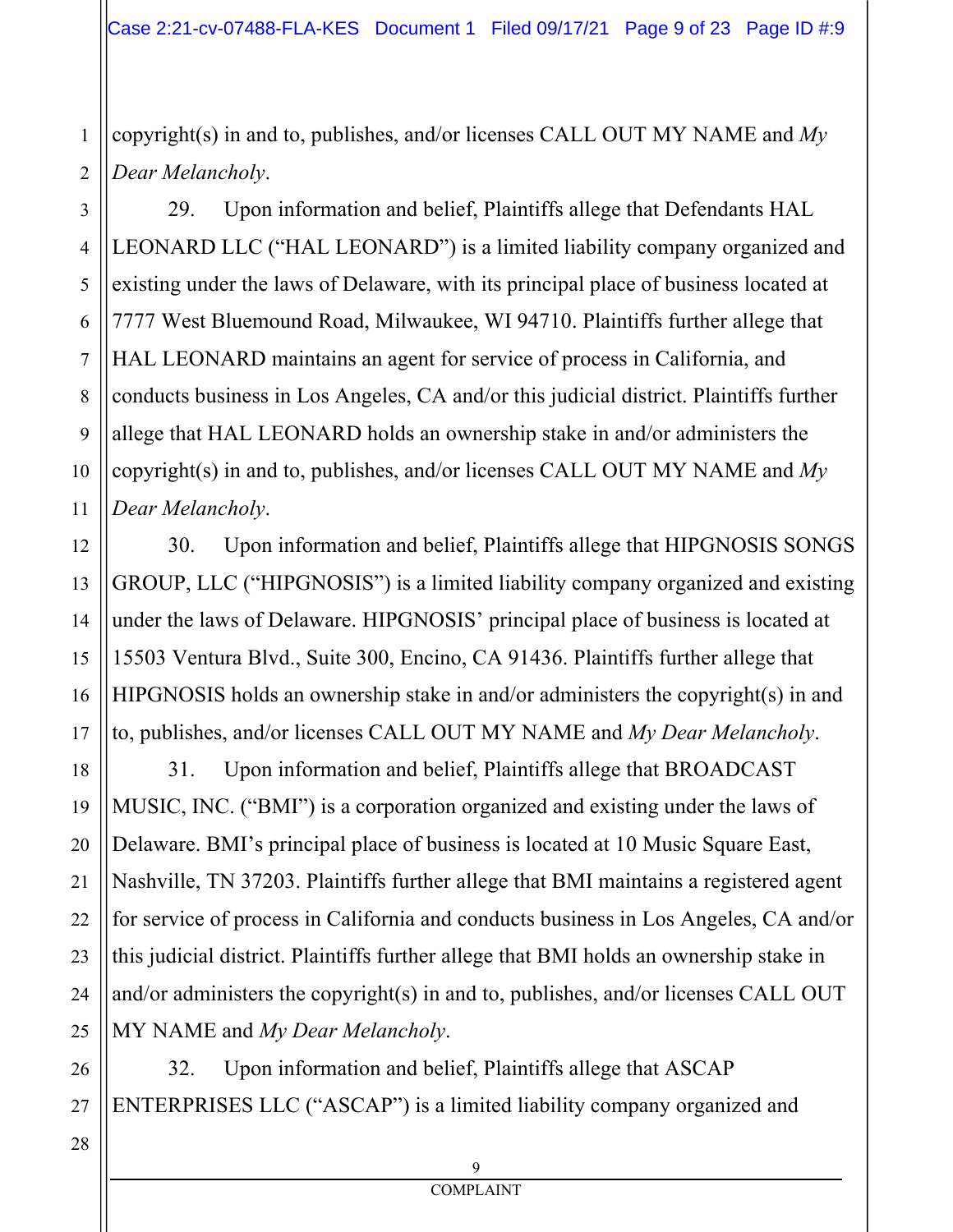4 5 existing under the laws of New York. ASCAP's principal places of business are located at 250 West 57th Street, New York, NY 10107; and 7920 West Sunset Boulevard, Third Floor, Los Angeles, CA 90046. Plaintiffs further allege that ASCAP holds an ownership stake in and/or administers the copyright(s) in and to, publishes, and/or licenses CALL OUT MY NAME and *My Dear Melancholy*.

33. Upon information and belief, Plaintiffs allege that YOUTUBE ENTERTAINMENT STUDIOS, INC. ("YOUTUBE") is a corporation organized and existing under the laws of Delaware. YOUTUBE's principal place of business is located at 2901 Cherry Avenue, San Bruno, CA 94066. Plaintiffs further allege that YOUTUBE streams CALL OUT MY NAME and *My Dear Melancholy*.

34. Upon information and belief, Plaintiffs allege that APPLE INC. ("APPLE"), individually and dba "APPLE MUSIC," is a corporation organized and existing under the laws of California. APPLE's principal place of business is located at One Apple Park Way, Cupertino, CA 95014. Plaintiffs further allege that APPLE streams CALL OUT MY NAME and *My Dear Melancholy*.

35. Upon information and belief, Plaintiffs allege that AMAZON, INC. ("AMAZON"), individually and dba "AMAZON MUSIC," is a corporation organized and existing under the laws of Delaware. AMAZON's principal place of business is located at 1200 12th Avenue South, Suite 1200, Seattle, WA 98114. Plaintiffs further allege that AMAZON maintains multiple offices in Los Angeles, CA. Plaintiffs further allege that AMAZON streams CALL OUT MY NAME and *My Dear Melancholy*.

36. Upon information and belief, Plaintiffs allege that VIMEO.COM, INC. ("VIMEO") is a corporation organized and existing under the laws of Delaware. VIMEO's principal place of business is located at 555 West 18th Street, New York, NY 10011. Plaintiffs further allege that VIMEO conducts business in Los Angeles,

1

2

3

6

7

8

9

10

11

12

13

14

15

16

17

18

19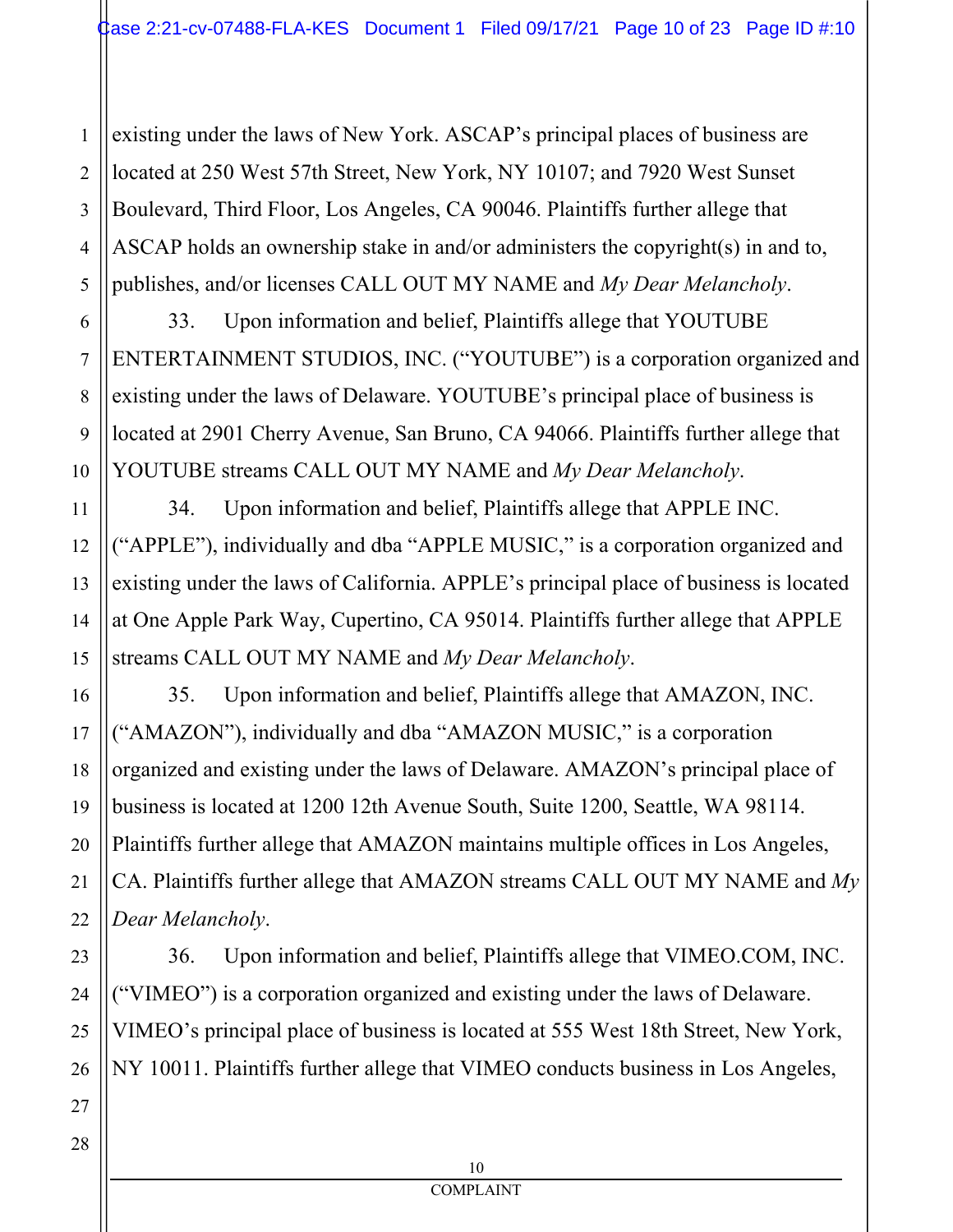CA and/or this judicial district. Plaintiffs further allege that VIMEO streams CALL OUT MY NAME and *My Dear Melancholy*.

1

2

3

4

5

6

7

8

9

10

11

12

13

14

15

16

17

18

19

20

21

22

23

24

25

26

27

37. Upon information and belief, Plaintiffs allege that SPOTIFY USA, INC. ("SPOTIFY") is a corporation organized and existing under the laws of Delaware. SPOTIFY's principal place of business is located at 4 World Trade Center, 150 Greenwich Street, New York, NY 10007. Plaintiffs further allege that SPOTIFY maintains offices in Los Angeles, CA and/or conducts business in Los Angeles, CA and/or this judicial district. Plaintiffs further allege that SPOTIFY streams CALL OUT MY NAME and *My Dear Melancholy*.

38. Upon information and belief, Plaintiffs allege that Defendants DOES 1 through 10 ("DOE Defendants") (altogether with the individuals and entities listed above, "Defendants"), are other parties not yet identified who have infringed Plaintiffs' copyrights. The true names, whether corporate, individual, or otherwise, of DOE Defendants are presently unknown to Plaintiffs, who sue said DOE Defendants by such fictitious names and will seek leave to amend this Complaint to show their true names and capacities when the same have been ascertained.

39. Upon information and belief, Plaintiffs allege that, at all relevant times, each of the Defendants was the agent, affiliate, officer, director, manager, principal, alter-ego, and/or employee of the remaining Defendants and was at all times acting within the scope of such agency, affiliation, alter-ego relationship, and/or employment; and actively participated in or subsequently ratified and/or adopted each of the acts or conduct alleged, with full knowledge of all facts and circumstances, including each violation of Plaintiffs' rights and the damages to Plaintiffs proximately caused thereby.

# **INFRINGEMENT OF PLAINTIFFS' COPYRIGHTS IN "VIBEKING"**

40. Plaintiffs are sought-after composers, producers, and multiinstrumentalists. Serving as Music Director, Music Programmer, and Disc Jockey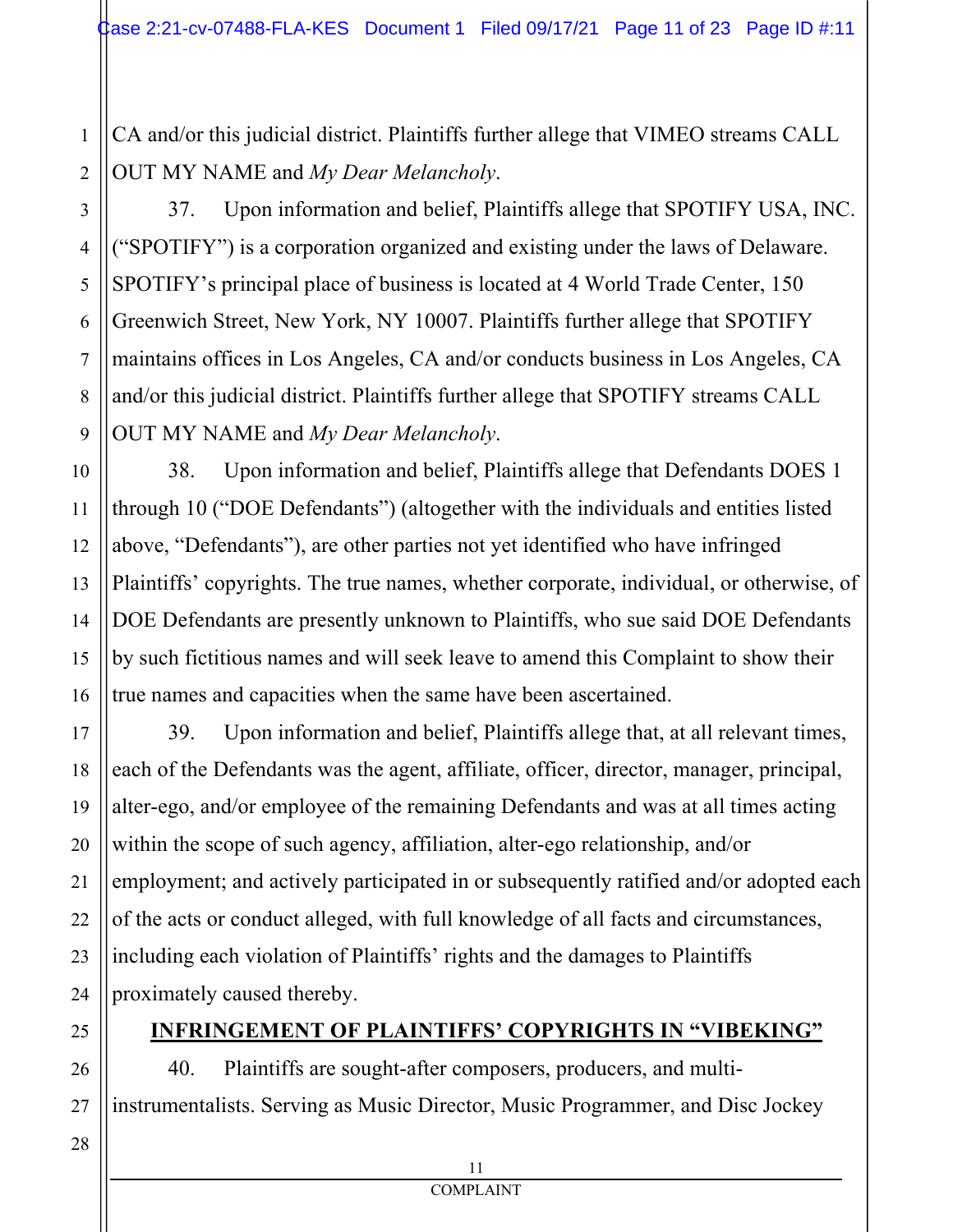("DJ") for internationally renowned artists—including Drake, Kanye West, Lady Gaga, Lil Wayne, A\$AP Rocky, Mike Posner, and Logic—Plaintiffs have garnered a reputation for a unique sound that combines electronica, ambience, pop, hip-hop, rock, and Rhythm & Blues ("R&B") into songs that are at once atmospheric, emotional, and raw.

### **A. Plaintiffs' Creation of VIBEKING**

41. Plaintiffs are the authors of "VIBEKING," an original musical composition and sound recording registered with the United States Copyright Office under U.S. Copyright Reg. No. SR0000872910. VIBEKING was created in April 2015 and first published in or around April or May 2017.

42. The atmospheric and melancholic sound of VIBEKING showcases Plaintiffs' characteristic production style. VIBEKING is in a 6/8 meter<sup>1</sup> and has a tempo of 118 Beats Per Minute ("BPM"). In a 6/8 meter, an eighth note occupies one beat, and there are six beats in each bar. A 6/8 meter has a distinctive rhythmic character and is less common in popular music than a 3/4 or 4/4 meter.

43. VIBEKING is in the key of G minor.<sup>2</sup> The chord progression used throughout nearly the entirety of VIBEKING, including the hook, $3$  consists of

<sup>1</sup> "Meter" defines the number of beats per bar. Meter determines the basic pulse and rhythm of a piece of music.

 $2$  "Key" refers to the tonal center of a musical composition, and to the scale or series of pitches that create the melodic and harmonic material of the music. Whether a key is "major" or "minor" is determined by the series of pitches in the scale.

 $3$  The "hook" is a term used in popular music for the signature melodic material of the work by which the work is recognized. A "vocal hook" is usually the phrase in which the title lyrics are sung. An "instrumental hook" refers to a primary instrumental melody associated with the song, similar in function to a vocal hook.

1

2

3

4

5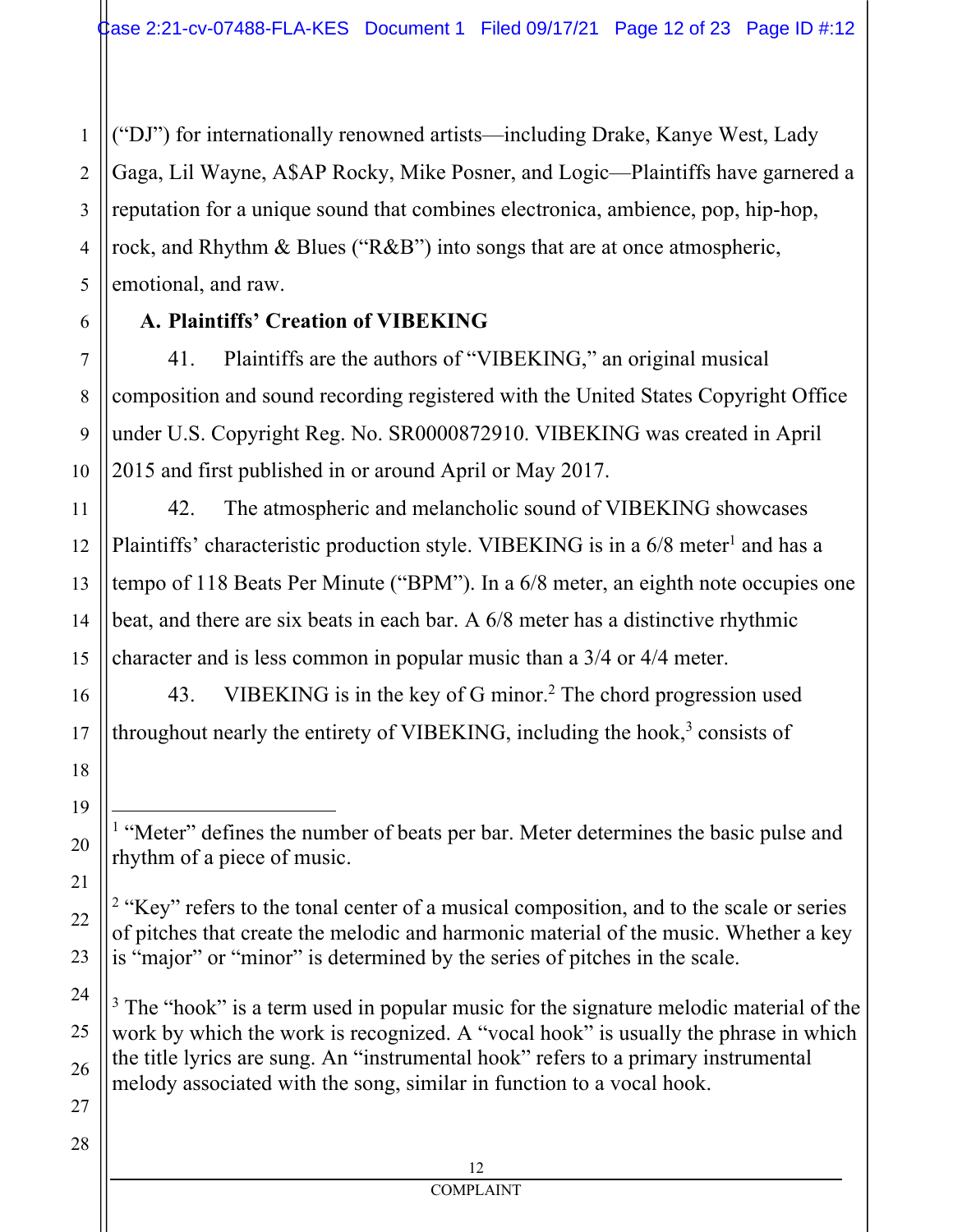repeated oscillation between the same two chords<sup>4</sup>: G minor 7 ("Gm7"), the minor i (one) chord, and C minor 7 ("Cm7"), the minor iv (four) chord. This minimalistic harmonic variation is a distinctive compositional element of VIBEKING.

44. The melody in VIBEKING's instrumental hook, played on the lead guitar, consists of a four-bar phrase in which the chord Gm7 accompanies the hook melody scale degrees<sup>5</sup> 1-1-3-5, followed by the chord Cm7 accompanying the hook melody scale degree 4, according to the following melodic and harmonic rhythm<sup>6</sup> (transposed<sup>7</sup> to the key of A minor for ease of reference, and including the scale degrees written above each note):



degree 2; the third tone, E, is scale degree 3; etc.

"Harmonic rhythm" refers to the rhythm created by the rate of chord changes.

<sup>7</sup> Transposition is a process whereby a musical work or passage is changed from one key to another, but all of the musical properties—such as melody, harmony, and structure—remain intact.

**COMPLAINT**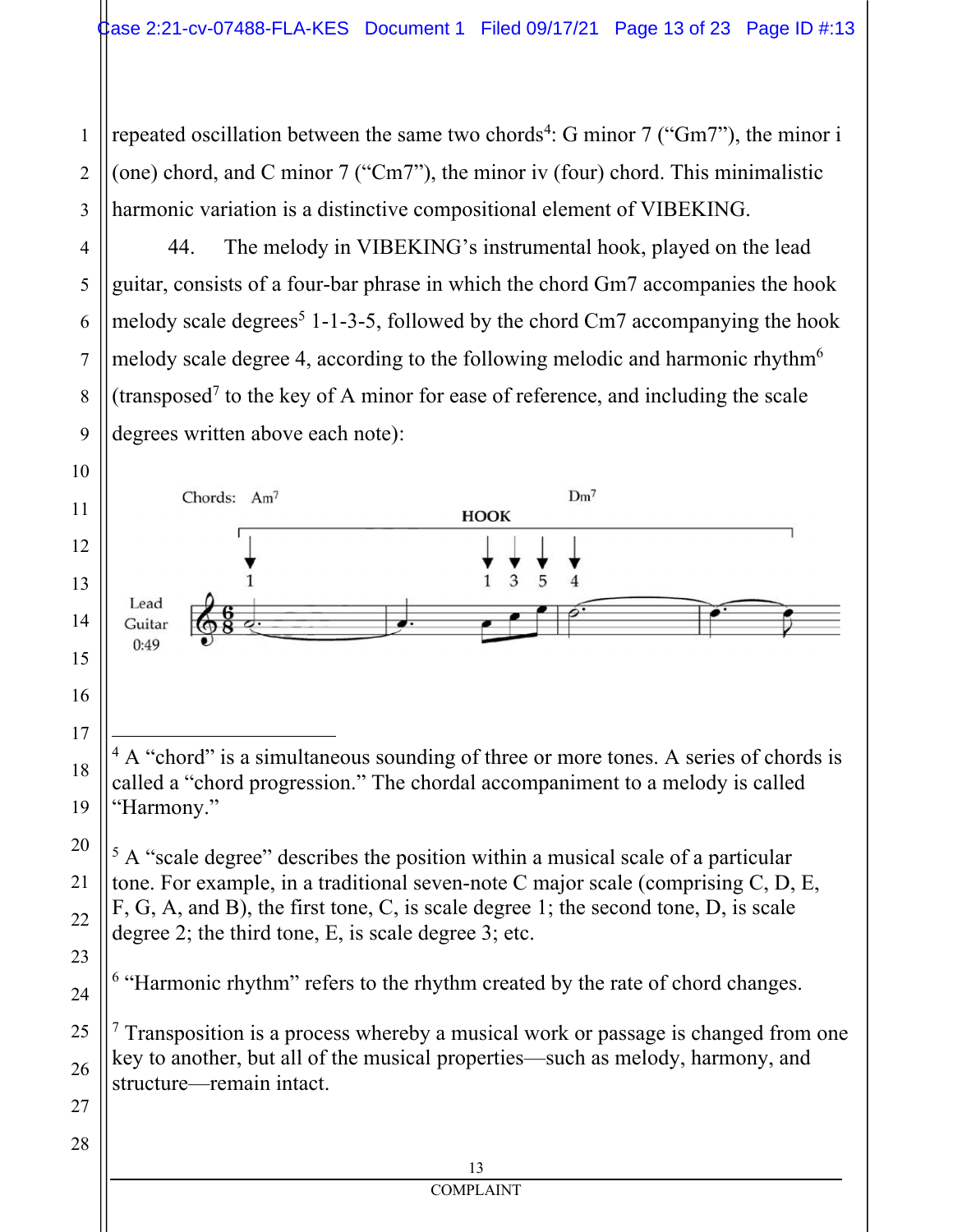45. As shown above, the metric placement<sup>8</sup> of the first note (scale degree 1), which is a sustained tone, occurs on beat one of the first bar of the melody; the second, third, and fourth notes (scale degrees 1, 3, and 5, in that order), which are eighth notes, occur on beats four, five, and six of the second bar of the melody; and the fifth note (scale degree 4), which is a sustained tone, occurs on beat one of the third bar of the melody. And the harmonic rhythm is two bars per chord: the minor i chord occurs on the downbeat of the first bar of the melody, and the minor iv chord occurs on the downbeat of the third bar of the melody.

46. This motif occurs ten times in total, accounting for approximately two minutes and five seconds of VIBEKING.<sup>9</sup>

# **B. Defendants' Access to VIBEKING**

47. Through their work as composers, producers, and multi-instrumentalists, Plaintiffs have built an extensive rolodex of connections and relationships within the music industry. One such connection is with an individual named ERIC WHITE pka PNDA ("PNDA"). At all relevant times, PNDA has been THE WEEKND's DJ and playback engineer.

48. Upon information and belief, Plaintiffs alleges that in or around April 2015, PNDA suggested to STRANGE that Plaintiffs send VIBEKING to PNDA, who would then send VIBEKING to THE WEEKND for consideration. On April 27, 2015, Plaintiffs sent VIBEKING to PNDA, who confirmed receipt of the same. Since

 $9<sup>9</sup>$  There are occasional variations within those ten occurrences, whereby the hook is embellished with interim scale degrees on the sustained tones. "Embellishment" tones are less essential tones on rhythmically weak beats that emphasize the more essential tones on stronger beats.

27 28

1

2

3

4

5

6

7

8

9

10

11

12

13

14

15

16

17

18

19

20

21

22

23

24

25

26

14 **COMPLAINT** 

<sup>&</sup>lt;sup>8</sup> "Metric placement" describes the location within a bar of a particular pitch. For example, two pitches with the same metric placement would occur on the same beat—such as beat 1, 2, 3, or 4—or subdivision of that beat.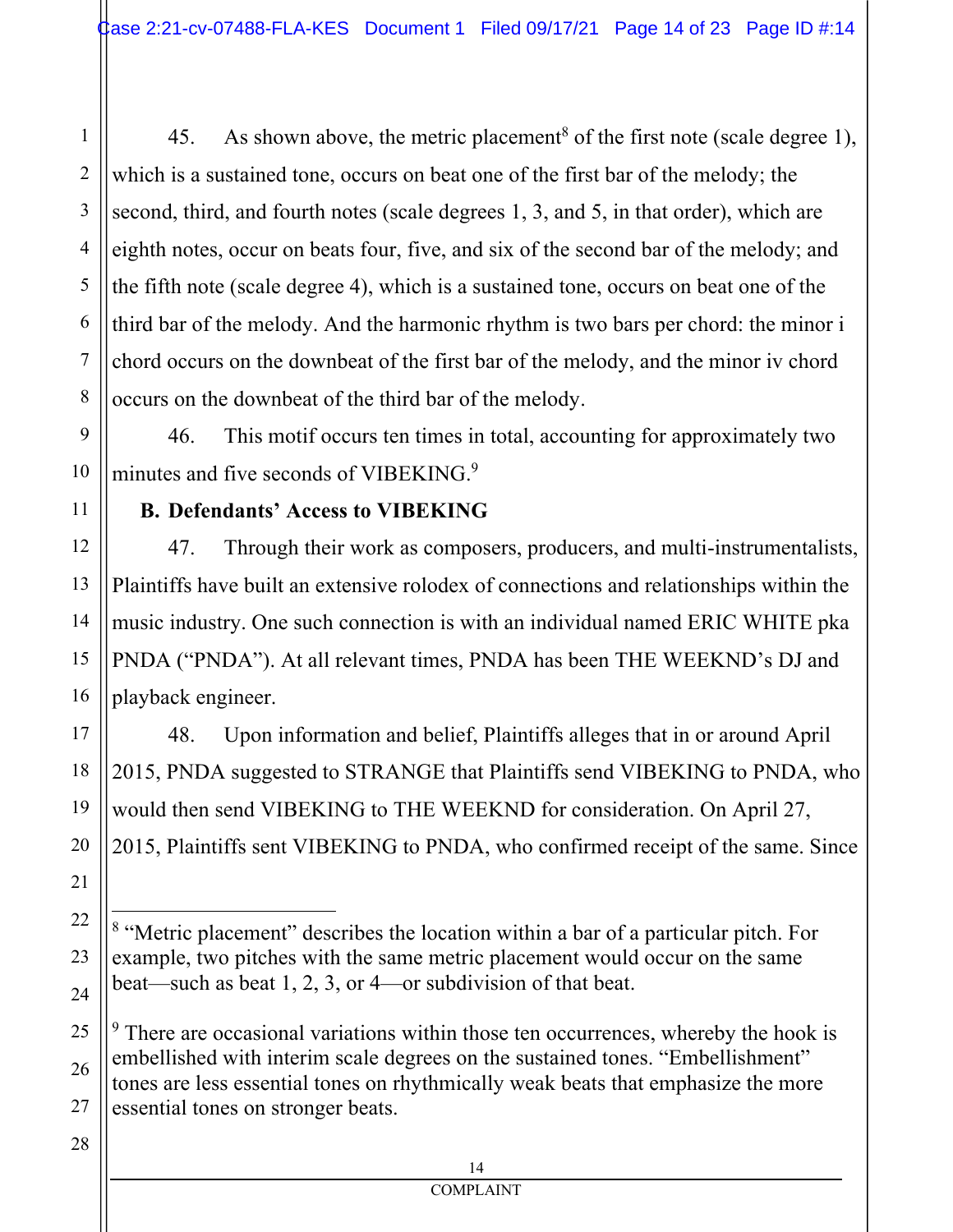1 2 that time, Plaintiffs have sent other original compositions and sound recordings to THE WEEKND for consideration via PNDA.

49. On April 29, 2015, PNDA confirmed to STRANGE that THE WEEKND replied "shits fiiiire" to email correspondence containing VIBEKING, a comment suggesting that THE WEEKND liked, enjoyed, and/or thought highly of VIBEKING.

50. Similarly, on May 15, 2015, PNDA confirmed to STRANGE that THE WEEKND listened to VIBEKING and commented that "It's fire," again suggesting that THE WEEKND liked, enjoyed, and/or thought highly of VIBEKING.

51. In or around mid-October 2016, PNDA wrote to STRANGE that "I sent [THE WEEKND] that track u made a while ago. He listened and liked it. But nothing ever happened."

52. Shortly thereafter, PNDA again wrote to STRANGE, stating "Just gonna tell [THE WEEKND] that our production team wrote the track. Cool? Or u have another idea? Just don't wanna say 'hey, [STRANGE] wrote this' when he doesn't know u." STRANGE responded to PNDA that "[THE WEEKND] knows me. Say both. [STRANGE] with Ponytail you met on Drake tour. Who is part of our production team."

53. Plaintiffs were never presented with a license or agreement permitting Defendants' use of VIBEKING, nor did Plaintiffs ever authorize or consent to Defendants' use of the same.

# **C. CALL OUT MY NAME's Release**

54. On March 30, 2018, THE WEEKND released *My Dear Melancholy*, a six-song EP. "CALL OUT MY NAME" is the EP's single and first song. THE WEEKND, FRANK DUKES, and JAAR are listed as co-authors of CALL OUT MY NAME's music.

3

4

5

6

7

8

9

10

11

12

13

14

15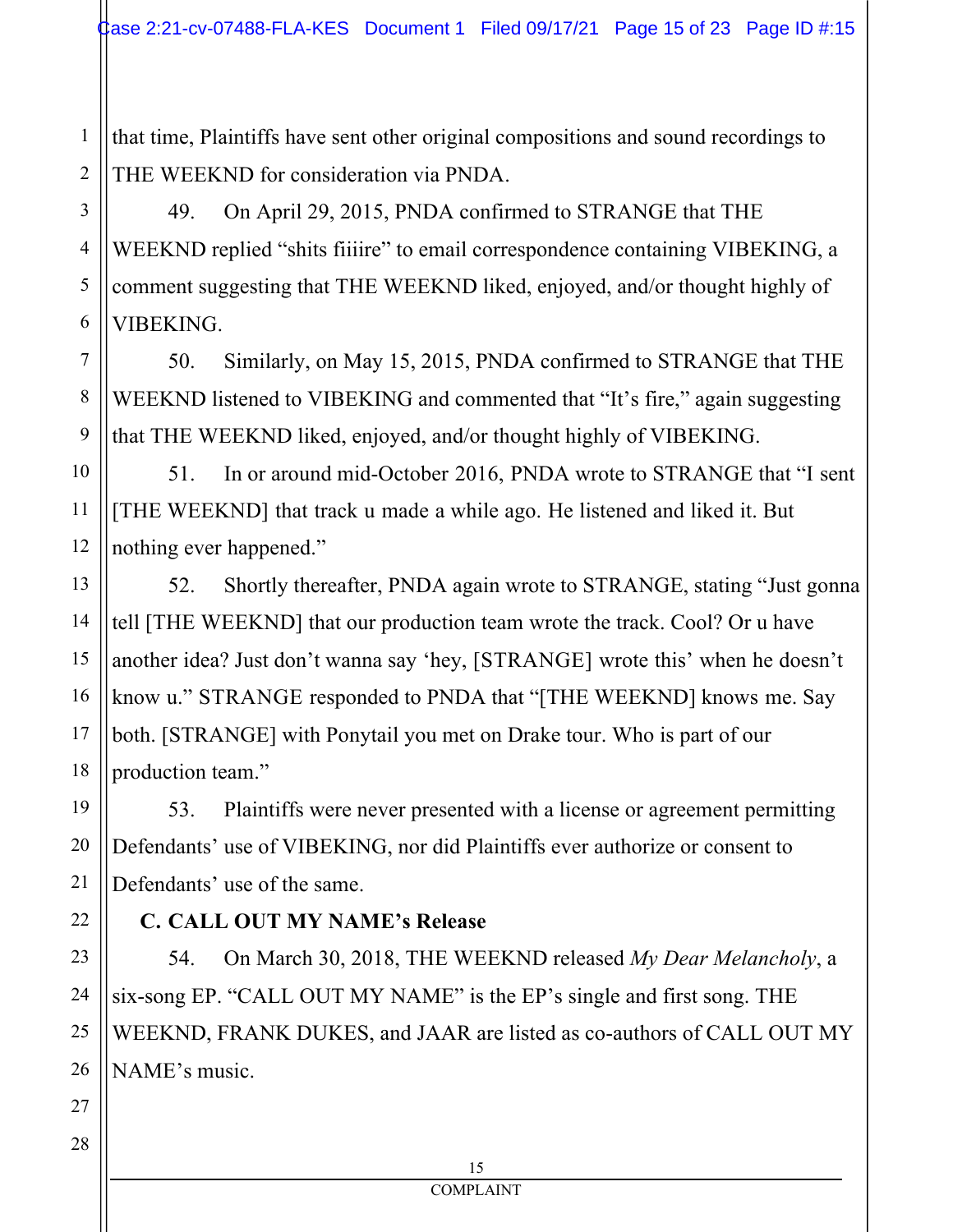1 55. CALL OUT MY NAME was released to great commercial success. Physical copies, digital sales and downloads, and streaming of the *My Dear Melancholy* EP, as well as the CALL OUT MY NAME single, were and continue to be available. CALL OUT MY NAME has earned Platinum status in the United States for millions of unit sales, and garnered hundreds of millions of views on YOUTUBE alone (just one of the aforementioned streaming services).

56. True to its accompanying lyrics and the name of the EP on which it appears, CALL OUT MY NAME is atmospheric and melancholic. CALL OUT MY NAME is in a 6/8 meter and has a tempo of 134 BPM.

57. CALL OUT MY NAME is in the key of D# minor. The chord progression used throughout nearly the entirety of CALL OUT MY NAME, including the hook, consists of repeated oscillation between the same two chords: D# minor 7 ("D#m7"), the minor i (one) chord, and G# minor 7 ("G#m7"), the minor iv (four) chord.

58. The melody in CALL OUT MY NAME's hook, sung by THE WEEKND, consists of a four-bar phrase in which the chord D#m7 accompanies the hook melody scale degrees 1-1-3-5, followed by the chord G#m7 accompanying the hook melody scale degree 4, according to the following melodic and harmonic rhythm (transposed to the key of A minor for ease of reference, and including the scale degrees written above each note):

//

//

//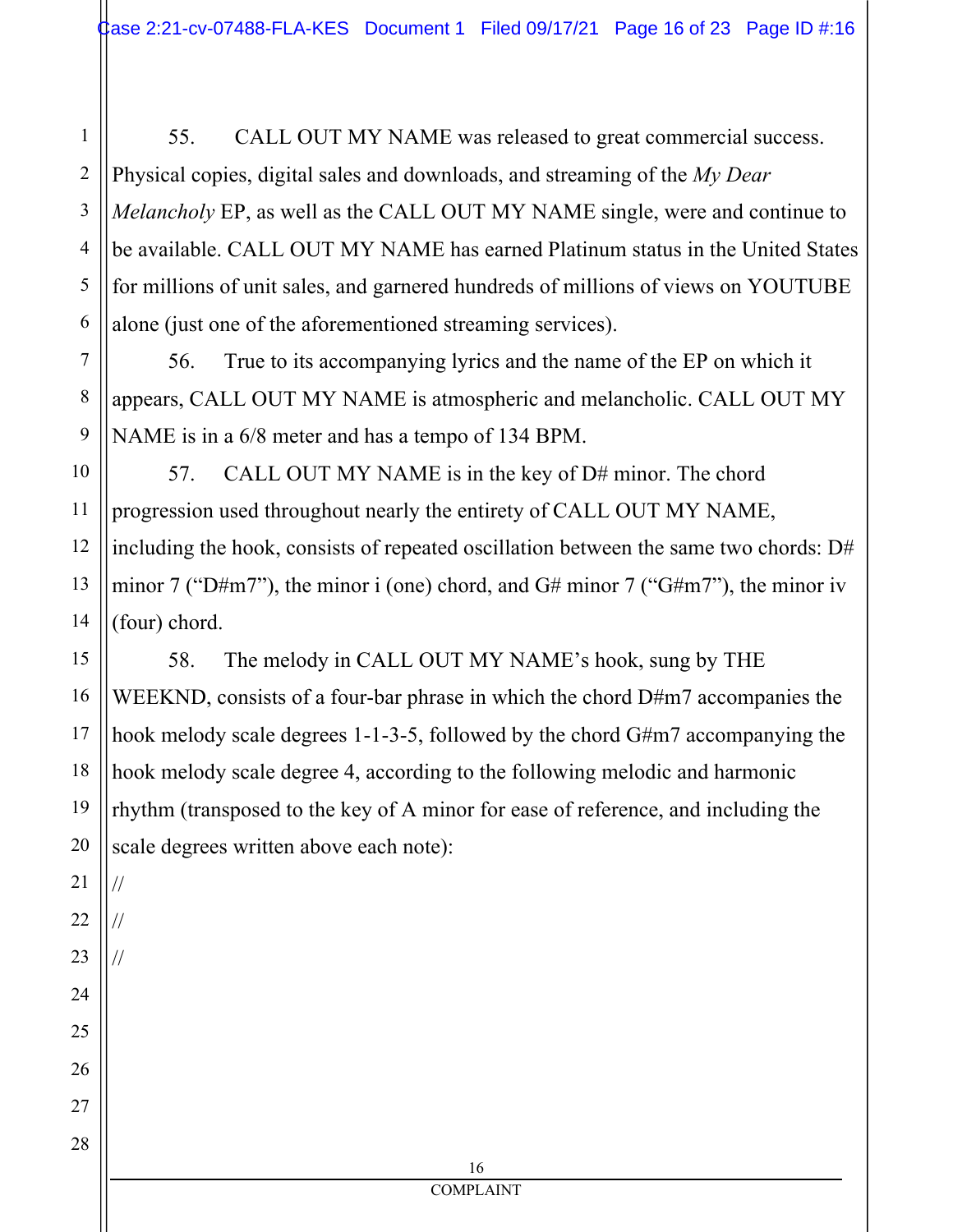



59. As shown above, the metric placement of the second, third, and fourth notes (scale degrees 1, 3, and 5, in that order) of CALL OUT MY NAME's hook melody, which are eighth notes, occur on beats four, five, and six of the second bar of the above four-bar phrase; and the fifth note (scale degree 4) of the hook melody, a sustained tone, occurs on beat one of the third bar of the above four-bar phrase. As is also shown above, that motif is occasionally repeated in the background vocal. And the harmonic rhythm is two bars per chord: the minor i chord occurs on the downbeat of the first bar of the above four-bar phrase, and the minor iv chord occurs on the downbeat of the third bar of the above four-bar phrase.

60.This motif occurs twelve times in total (nine times in the lead vocal, and three times in the backup vocal) with occasional embellishments and lyrical variations (e.g., "So call out my name," "I want you to stay," and "Girl, why can't you wait"), accounting for approximately 41 seconds of CALL OUT MY NAME's three minutes and 48 seconds.

#### **D. CALL OUT MY NAME's Similarity to VIBEKING**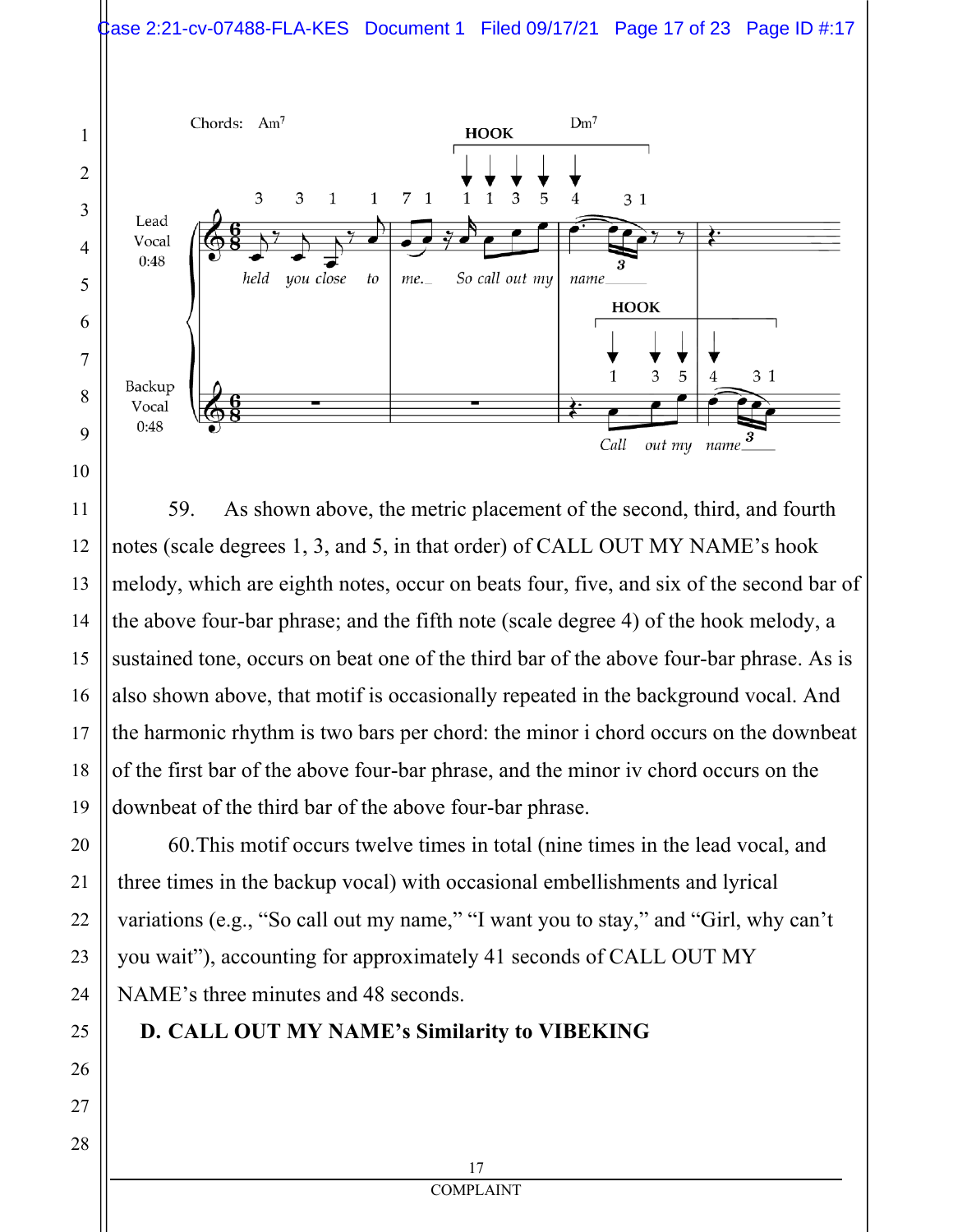61. VIBEKING and CALL OUT MY NAME contain quantitatively and qualitatively similar material in their respective lead guitar and vocal hooks, including melodic, harmonic, and rhythmic elements distinctive to VIBEKING.

62. Both works are in a minor key. Both works are in a 6/8 meter that is less common in popular music. Both works are played at a similar tempo. And both works use features of electronica, ambience, pop, hip-hop, rock, and R&B to achieve a particular atmospheric and melancholic sound.

63. All of the scale degrees in the VIBEKING hook melody are used in the CALL OUT MY NAME hook melody. The eighth note rhythm of the shared scale degree series 1-3-5 is identical in both works. And the scale degree 4 that directly follows that series is a sustained tone in both works.

64. The metric placement of the shared scale degree series 1-3-5-4 is also identical in both works. That is, scale degrees 1-3-5 occur on beats four, five, and six of a bar, followed by scale degree 4 on the downbeat (beat one) of the next bar.

65. The harmonies accompanying these scale degrees are also the same. In both works, the minor i chord accompanies the hook melody scale degrees 1-1-3-5, followed by the minor iv chord accompanying the hook melody scale degree 4.

66. And the same minimalistic harmonic variation is present in both works. In particular, the distinctive compositional element of repeated oscillation between the same two chords—minor i and minor iv—features throughout nearly the entirety of both works. And the harmonic rhythm of the respective hooks is the same: two bars per chord, with each chord played on the downbeat (beat one) of the bar in which it occurs.

67. These similarities are on full display in the below comparison (with VIBEKING transposed to the key of D# minor, the same key as CALL OUT MY NAME, for ease of comparison). CALL OUT MY NAME is notated in the top "vocal" staff, and VIBEKING is notated in the bottom "guitar" staff:

1

2

3

4

5

6

7

8

9

10

11

12

13

14

15

16

17

18

19

20

21

22

23

24

25

26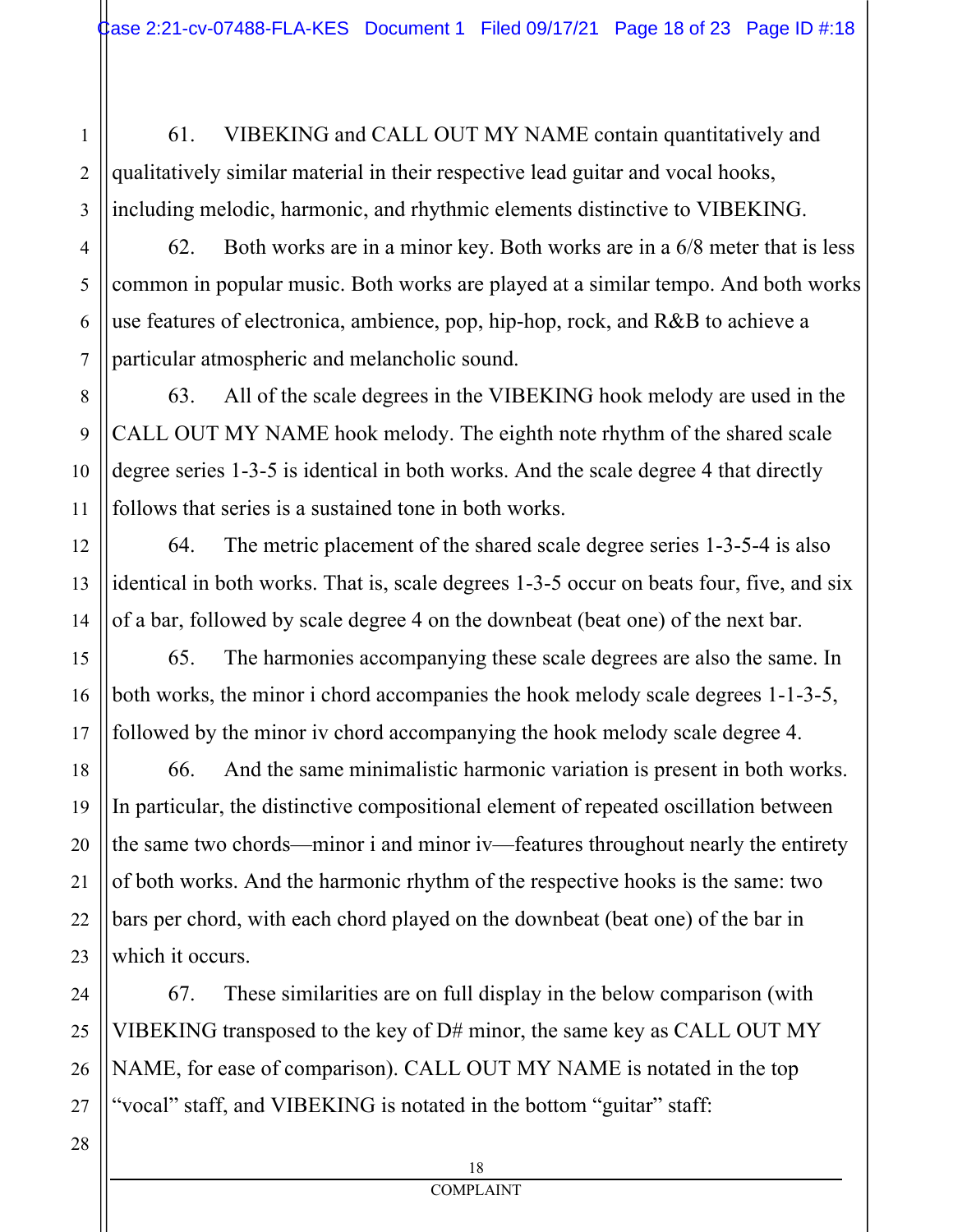#### $\frac{1}{2}$ ase 2:21-cv-07488-FLA-KES Document 1 Filed 09/17/21 Page 19 of 23 Page ID #:19

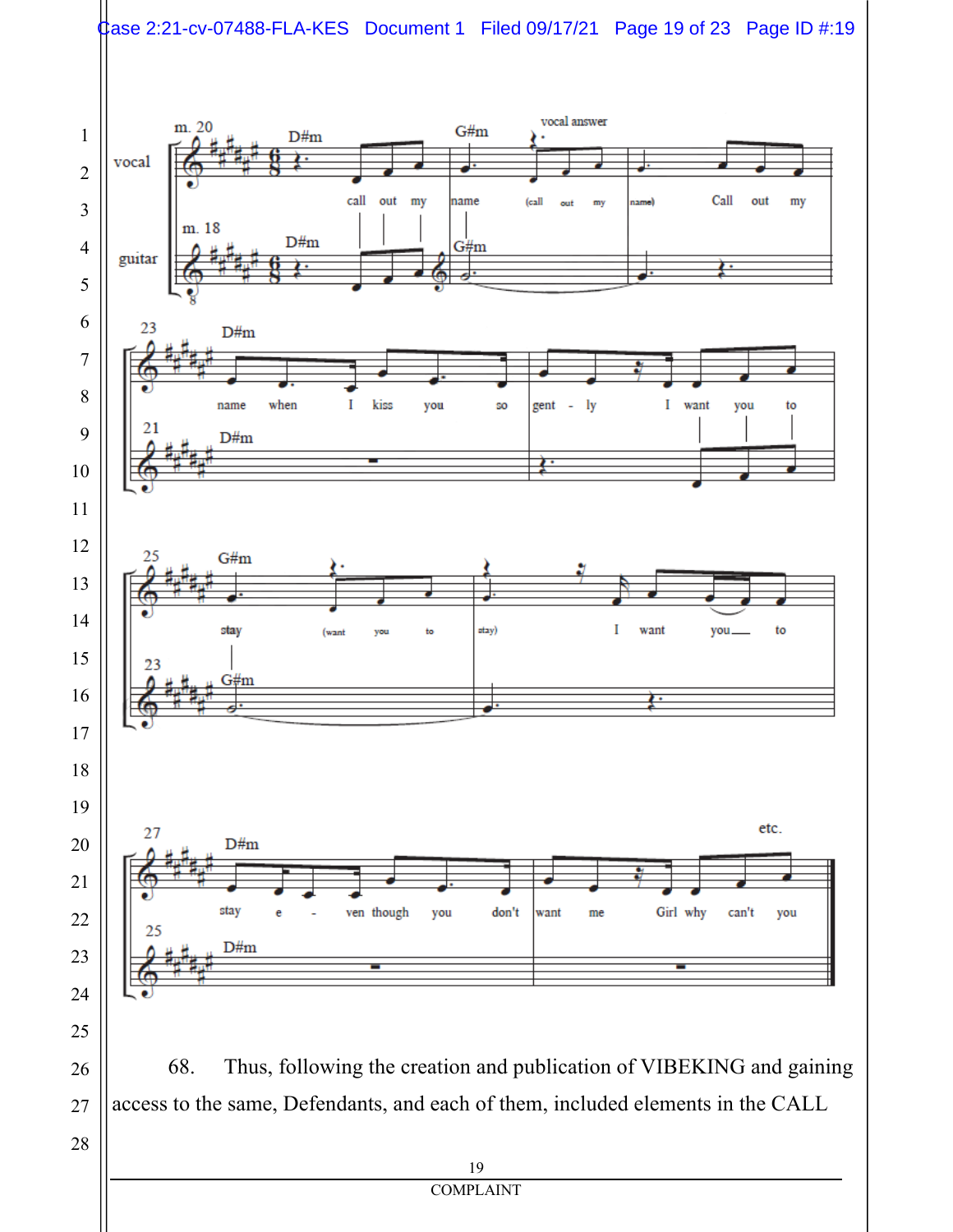1 2 3 4 OUT MY NAME musical composition and sound recording that are strikingly and/or substantially similar, if not identical, to original elements from the VIBEKING musical composition and sound recording, without a license, authorization, or consent from Plaintiffs.

## **FIRST CLAIM FOR RELIEF**

(**For Copyright Infringement – Against All Defendants, and Each**) 69. Plaintiffs incorporate by reference the allegations contained in the preceding paragraphs of this Complaint.

70. Upon information and belief, Plaintiffs allege that Defendants had access to VIBEKING, including because STRANGE sent VIBEKING to PNDA, PNDA confirmed receipt of VIBEKING, PNDA confirmed that THE WEEKND listened to and liked VIBEKING, and THE WEEKND confirmed the same; and because Plaintiffs have, from time to time, sent original musical compositions and sound recordings to THE WEEKND for consideration through PNDA. Plaintiffs further allege that the original elements in VIBEKING that are reproduced in CALL OUT MY NAME establish CALL OUT MY NAME's striking similarity to, and thus Defendants' access to, VIBEKING.

71. Upon information and belief, Plaintiffs allege that Defendants, and each of them, copied, reproduced, published, distributed, transmitted, publicly performed, licensed, created derivative works of, and/or otherwise used in CALL OUT MY NAME the original elements of, and/or elements that are substantially similar to the original elements of, VIBEKING without a license, authorization, or consent from Plaintiffs.

72. Due to Defendants' (and each of their) acts of copyright infringement, Plaintiffs have suffered damages in an amount to be established at trial.

73. Due to Defendants' (and each of their) acts of copyright infringement, Defendants (and each of them) have obtained (and continue to obtain) profits from

5

6

7

8

9

10

11

12

13

14

15

16

17

18

19

20

21

22

23

24

25

26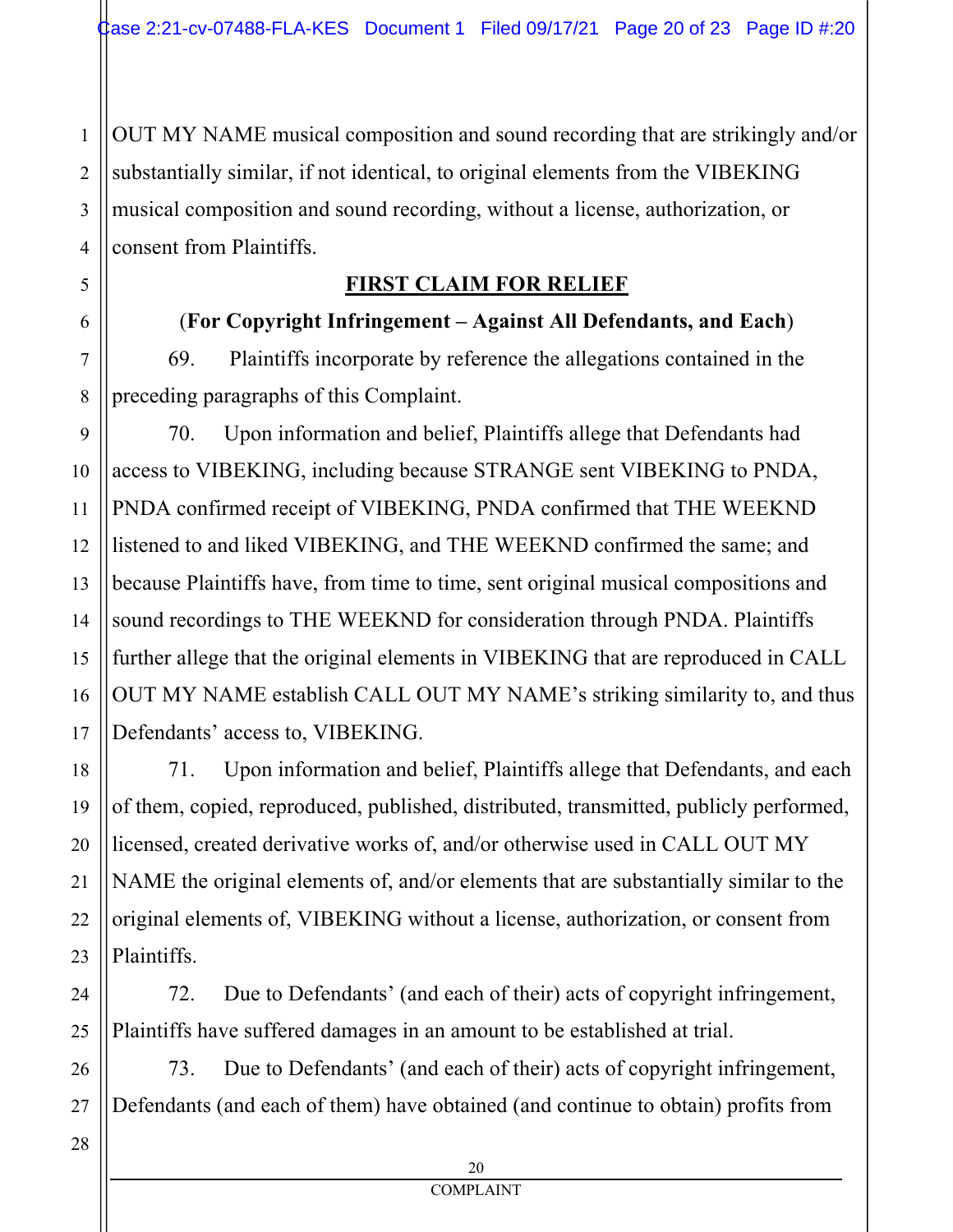1 2 the exploitation of CALL OUT MY NAME they would not have realized but for their infringement of Plaintiffs' copyrights in and to VIBEKING. As such, Plaintiffs are entitled to disgorgement of Defendants' (and each of their) profits attributable to the infringement of Plaintiffs' copyrights in and to VIBEKING in an amount to be established at trial.

74. Upon information and belief, Plaintiffs allege that Defendants, and each of them, have committed copyright infringement with actual or constructive knowledge of, or have recklessly disregarded, Plaintiffs' copyrights in and to VIBEKING, such that said acts of copyright infringement were, and continue to be, willful, intentional, and malicious.

### **SECOND CLAIM FOR RELIEF**

# (**For Vicarious and/or Contributory Copyright Infringement – Against All Defendants, and Each**)

75. Plaintiffs incorporate by reference the allegations contained in the preceding paragraphs of this Complaint.

76. Upon information and belief, Plaintiffs allege that Defendants, and each of them, knowingly induced, participated in, aided, abetted, and/or profited from the unauthorized copying, reproduction, publication, distribution, transmission, public performance, licensing, creation of derivative works of, and/or any other use in CALL OUT MY NAME of the original elements of, and/or elements that are substantially similar to the original elements of, VIBEKING.

77. Upon information and belief, Plaintiffs allege that Defendants, and each of them, had the right and ability to supervise the creation and exploitation of CALL OUT MY NAME and/or had a direct financial interest in the same.

78. Due to Defendants' (and each of their) acts of vicarious and/or contributory copyright infringement, Plaintiffs have suffered damages in an amount to be established at trial.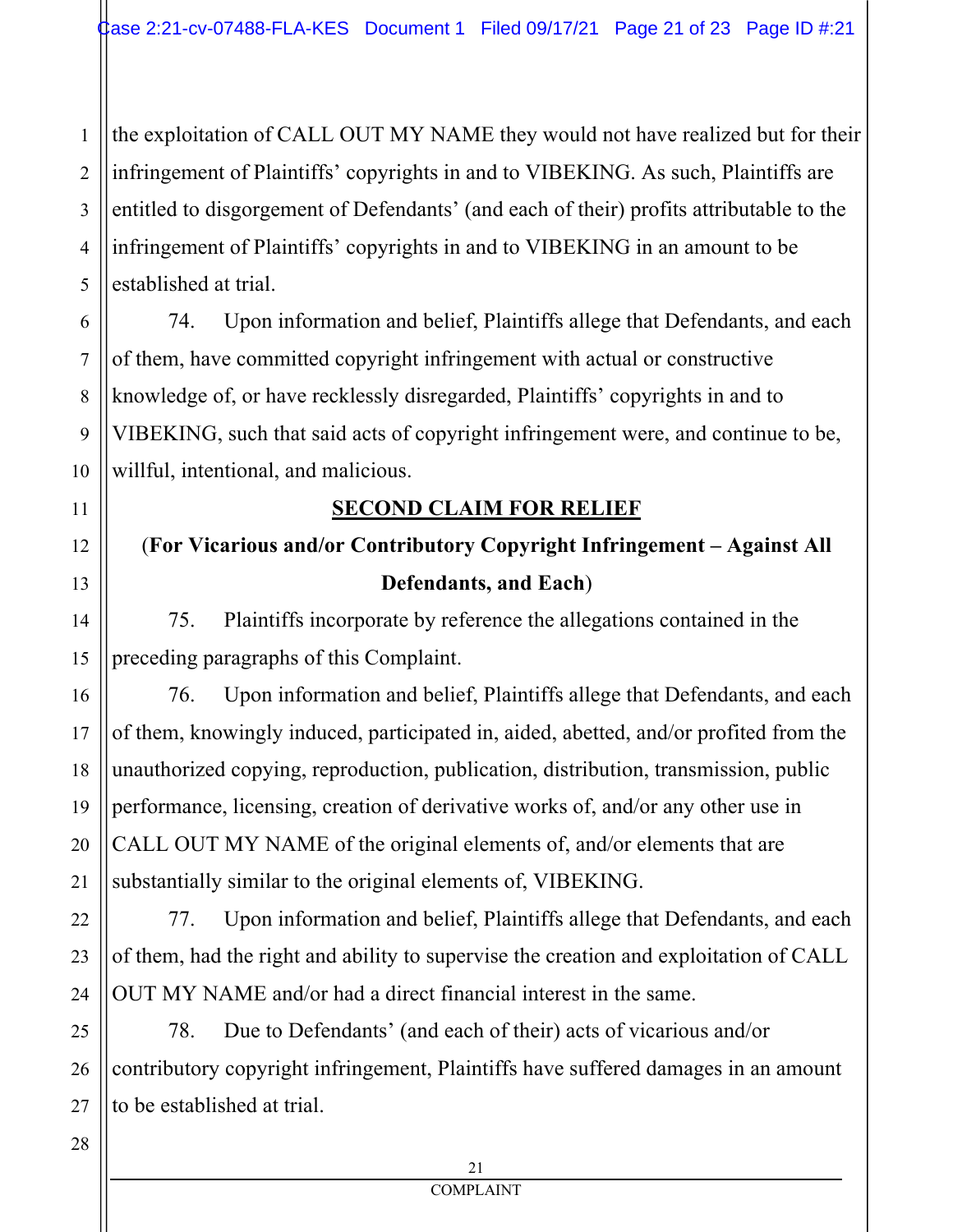79. Due to Defendants' (and each of their) acts of vicarious and/or contributory copyright infringement, Defendants (and each of them) have obtained (and continue to obtain) profits from the exploitation of CALL OUT MY NAME they would not have realized but for their infringement of Plaintiffs' copyrights in and to VIBEKING. As such, Plaintiffs are entitled to disgorgement of Defendants' (and each of their) profits attributable to the infringement of Plaintiffs' copyrights in and to VIBEKING in an amount to be established at trial.

80. Upon information and belief, Plaintiffs allege that Defendants, and each of them, have committed vicarious and/or contributory copyright infringement with actual or constructive knowledge of, or have recklessly disregarded, Plaintiffs' copyrights in and to VIBEKING, such that said acts of copyright infringement were, and continue to be, willful, intentional, and malicious.

# **PRAYER FOR RELIEF**

WHEREFORE, Plaintiffs prays for judgment as follows:

- a. That Defendants, and each of them, have directly and/or secondarily infringed Plaintiffs' copyrights in and to VIBEKING through the unauthorized creation and exploitation of CALL OUT MY NAME.
	- b. That Defendants, and each of them, their respective agents, and anyone else working in concert with Defendants and/or their agents, be enjoined from copying, reproducing, publishing, distributing, transmitting, publicly performing, licensing, creating derivative works of, and/or otherwise using VIBEKING's original elements, and/or any work containing elements that are strikingly or substantially similar thereto, without a license, authorization, or consent from Plaintiffs.
	- c. That a constructive trust be entered over any and all materials (e.g., sound recordings, video reproductions, etc.) used in connection with